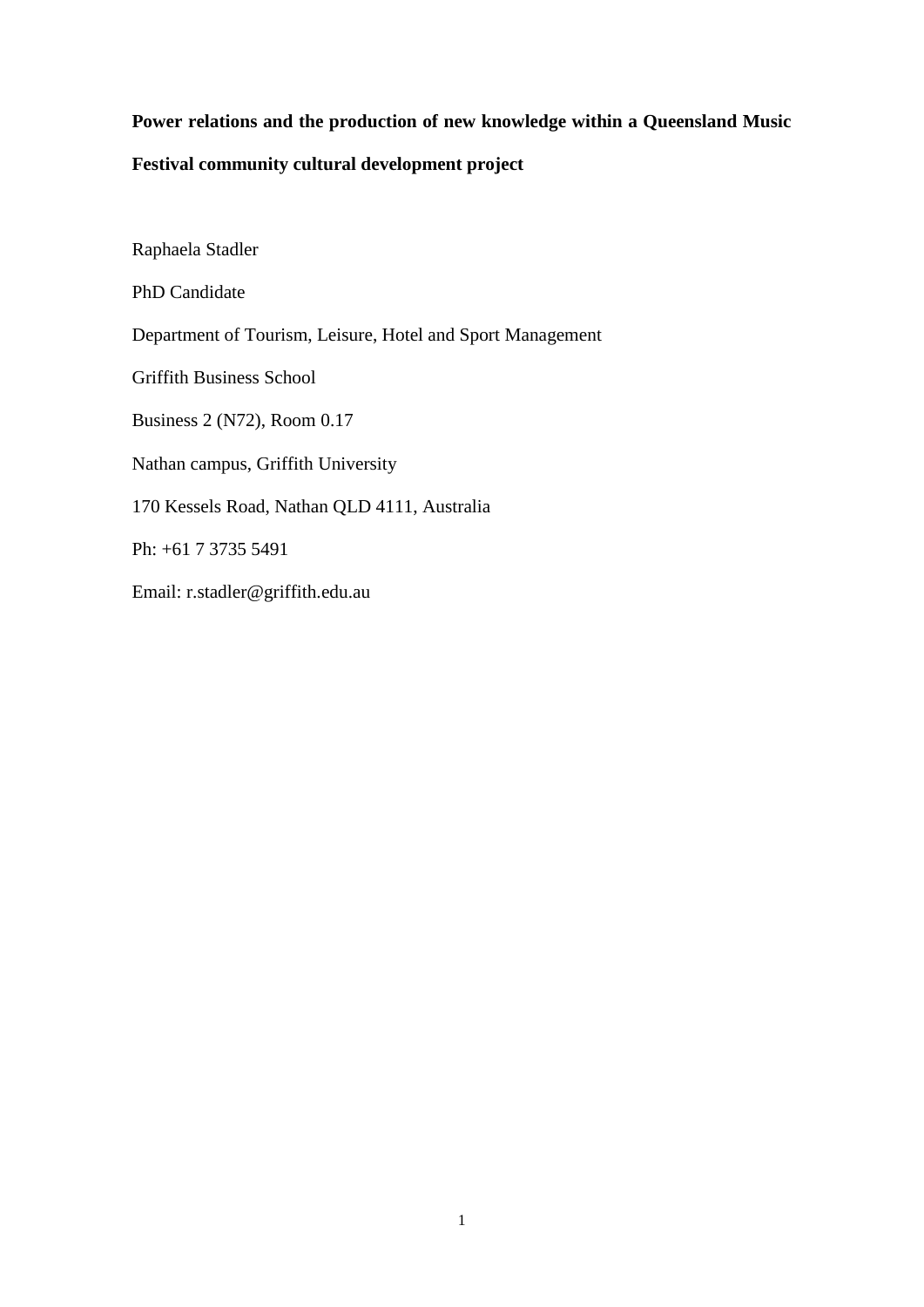**Power relations and the production of new knowledge within a Queensland Music Festival community cultural development project**

## *Abstract*

Conflict during the creative development process of community cultural development projects is inevitable (Adam & Goldbard, 2001), yet through the productive use of power (Foucault, 1977, 1980, 1982), new knowledge can be created for the festival organisation, the community and individual participants. In this article I identify power/knowledge relations within the Queensland Music Festival community cultural development project *Behind the Cane*, a three-year project with the South Sea Islander community in Bowen, Queensland, Australia, through a narrative analysis of different stories that my participants told about the project. These stories emphasise strategic and disciplinary power during the creative development process of *Behind the Cane*, as well as the power of the story and the performance itself and what it meant to the local community and the festival organisation. From these stories I explain how new knowledge was created within the community as well as the festival organisation.

Keywords: power/knowledge, community cultural development, festival organisations, stories

#### *Introduction*

The importance of community festivals and community music making has become a popular topic of research in recent years (Kay, 2000; Mulligan & Smith, 2006; Hager, 2008; Duffy & Waitt, 2011; Gibson, Connell, Waitt, & Walmsley, 2011: Gibson &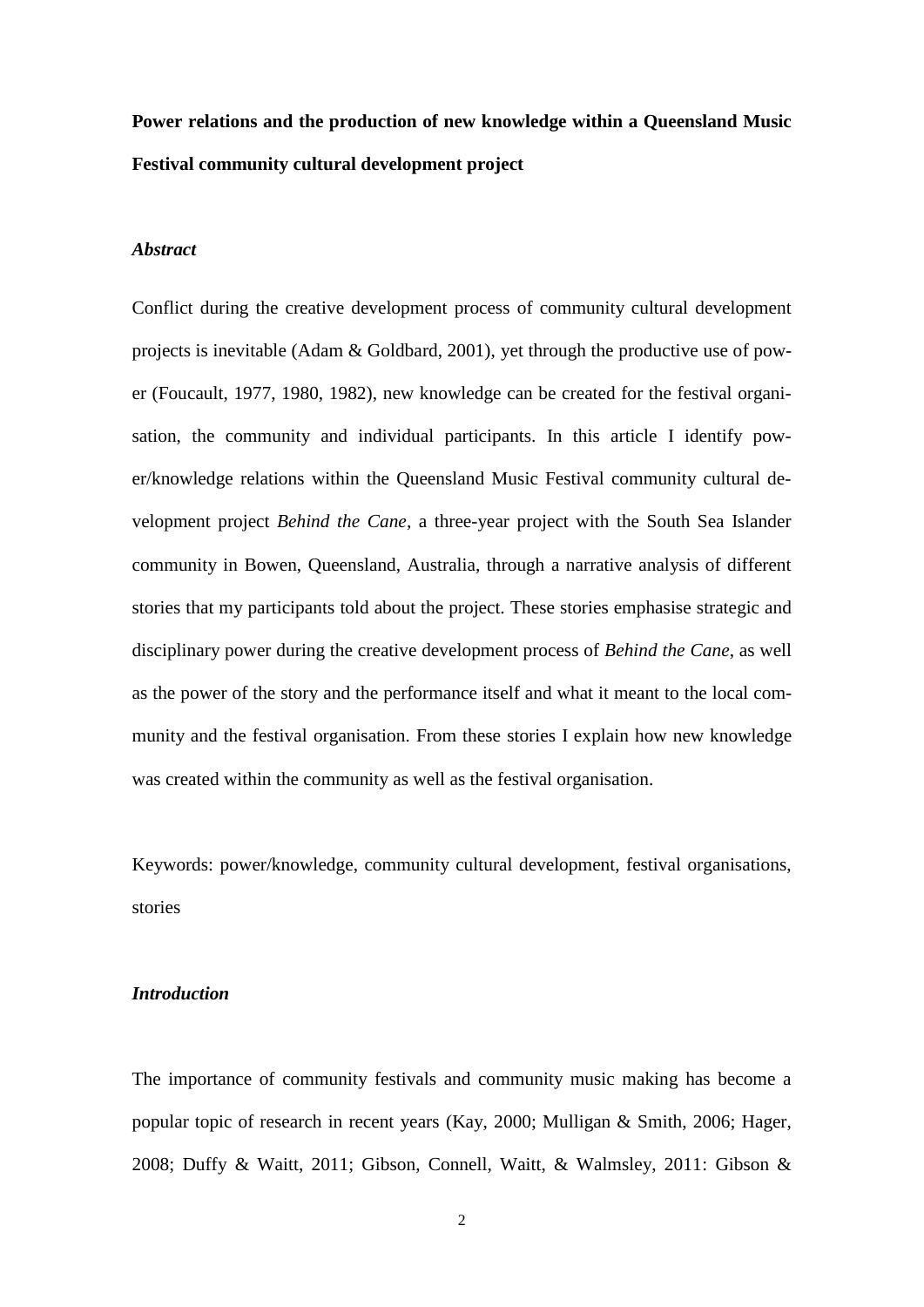Connell, 2012). The value of these initiatives can be very high, not only for participants but also the broader community and stakeholders (i.e. partnerships, networking, building social capital). Amongst the key outcomes of these events are not only economic benefits for the community, but also social outcomes in terms of developing new skills and knowledge, learning about issues within the community and bringing the community closer together through a shared leisure experience (Adam & Goldbard, 2001; O'Rourke, Irwin, & Straker, 2011). However, the process of engaging the community and creating artistic performances with them rather than imposing ideas upon them can be a challenge for practitioners and festival organisers (Bramham, 1994; Clarke & Jepson, 2011).

Getz (2007: 307) argued that, '[t]he extent to which residents are involved with events, from volunteering to ownership, and including citizen power to influence the decisionmaking process, can determine or moderate many social, cultural and political outcomes.' I address this issue by looking at power/knowledge relations and the creation of new knowledge through a community cultural development project commissioned and presented by the Queensland Music Festival (QMF) in 2011. Power relations in festivals and community empowerment have been explored by Clarke and Jepson (2011) and Cole (2006) respectively, however, I argue that not only the festival organisation can exercise disciplinary power (Foucault, 1977, 1980), but also the community. In this article, I identify different stories that my participants told about the Queensland Music Festival project *Behind the Cane* – a project about the 'blackbirding' history in Queensland, Australia, where thousands of South Sea Islanders were kidnapped to work on sugar cane farms in Queensland during the second half of the  $19<sup>th</sup>$  century (Wawn, 1973). For a deep analysis of the issue, it is also important to understand the meaning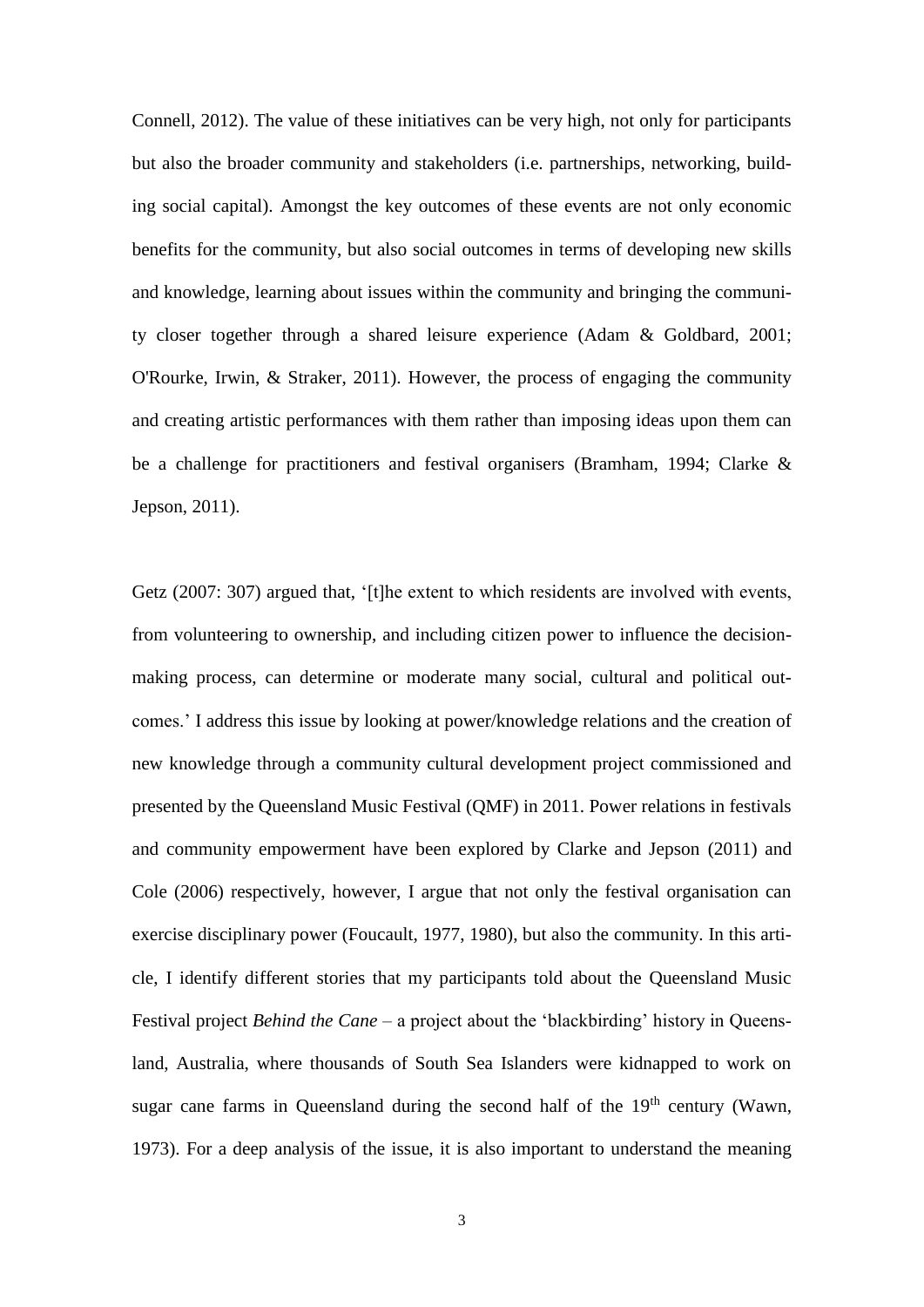behind stories (Sinclair, 2005) and I explore these meanings, not only for my participants but also the broader community and the festival organisation. I argue that conflict in the creative development process is inevitable, yet through the productive use of power, new knowledge can be created for the festival organisation, the community and individual participants.

### *Community cultural development*

Community cultural development describes 'a range of initiatives undertaken by artists in collaboration with other community members to express identity, concerns and aspirations through the arts (...), while building cultural capacity and contributing to social change' (Adam & Goldbard, 2001: 107). The community arts and community cultural development movement therefore emphasise including disadvantaged and culturally different groups of people, to make their voices heard through the arts and music. The central aim is to move away from 'high culture' and the centre of arts production towards greater engagement with the periphery and regional communities. Furthermore, all citizens, not merely the 'elite', should have access to art and culture (Hager, 2008). Community cultural development programmes therefore concentrate on production, rather than mere consumption of art (Hawkins, 1991), as well as on the development of new skills and knowledge within the community (Martin, Tunny, & Carroli, 2000; Sonn, Drew, & Kasat, 2002; Derrett, 2003; Bartleet, Dunbar-Hall, Letts, & Schippers, 2010).

Most of the long-term value of community cultural development initiatives is noneconomic and therefore difficult to measure (Molloy, 2002; Gibson, et al., 2011). Some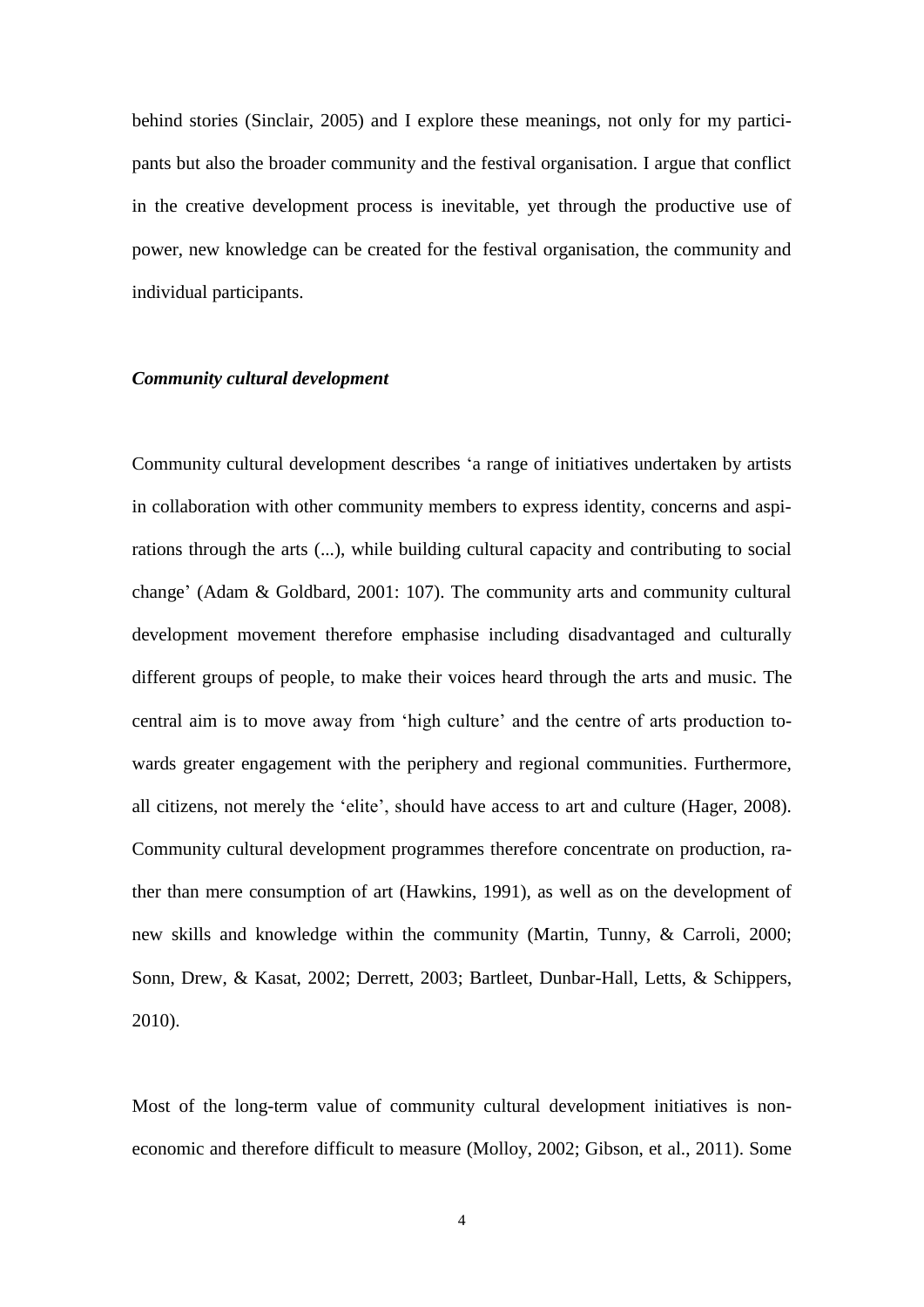long-lasting effects are individual, such as personal development of new skills, becoming interested in new topics, making new friends and sharing the rehearsal and performance experience (Adam & Goldbard, 2001; Sonn, et al., 2002; Bartleet, et al., 2010). Other effects are positive for the community as a whole, as for example an enhanced image of the community, more positive feelings about where community members live, and pride in their local identity. Furthermore, networks with other institutions and communities can be built or enhanced through partnerships and collaboration (Hawkins, 1991; Kay, 2000; Carey & Sutton, 2004; Reid, 2008; Lancaster, Kyte, Craik, & Schippers, 2010; Gibson & Connell, 2012). Arts projects that are 'owned' by the local community are most effective (Kay, 2000: 423). They have to be of value for the community, in order to create a collective identity among community members.

These changes in the perception of the role of art in culture in recent years led to an increase in community cultural development projects and participation in the arts (Hoffie, 1991; Hull, 1991; Kirby, 1991), particularly in Australia with its rich Aboriginal culture that is only slowly starting to be recognised by the wider Australian population (Phipps, 2011). Festivals by or with Indigenous communities can help convey their history, rituals and sense of place (Phipps & Slater, 2010; Slater, 2011), as well as create an understanding of different cultural practices beyond the Australian city centres. The Australia Council for the Arts (2010: 40) reported that '[o]f the 80 per cent of people who had creatively or receptively participated in visual arts and crafts, theatre, dance, creative writing or music in the past 12 months, a third (32 per cent) of them engaged in some form of community art.' The importance of community engagement in the arts was recognised as a valuable leisure experience, however, the same report highlighted that resi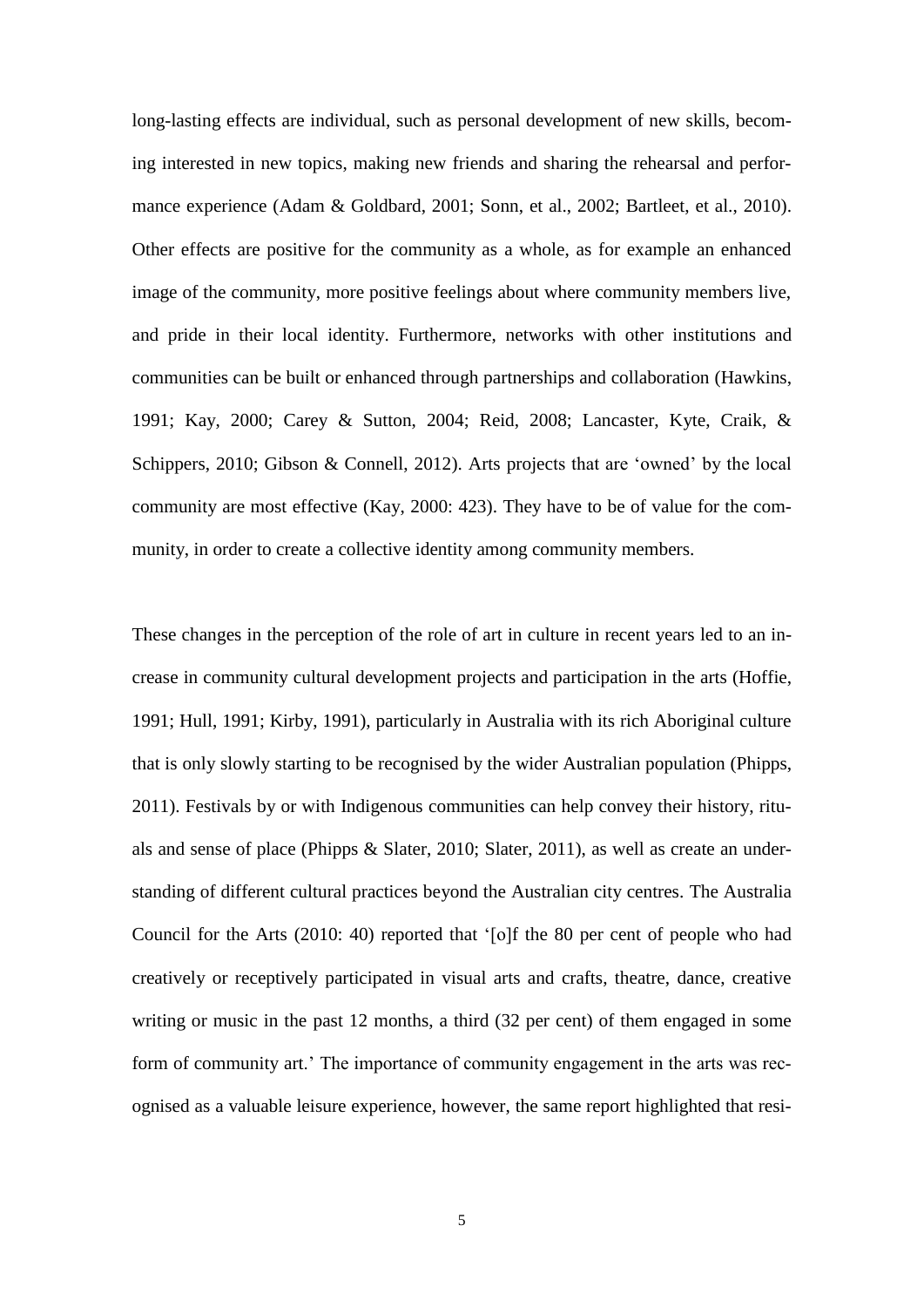dents of regional Australian communities still lacked opportunities for participation in the arts (Australia Council for the Arts, 2010).

The role of music in community cultural development programmes can have a significant effect on the local community. Not only can music create a sense of belonging and identification with a particular city, town or region (Bennett, 2005), but also the use of a certain musical style in the performance can enhance participants' understanding of the story (Cohen, 1995). Furthermore, the process of rehearsing the songs and scenes together and being part of the production can bring about a feeling of belonging to the group and thus social inclusion (Pitts, 2005). Sharing this leisure experience and other social rituals associated with it, such as going out for drinks after rehearsals, can create and foster friendships as well as a common experience and a feeling of 'being in this together'. This is particularly valuable among amateur performers (Bennett, 2005; Pitts, 2005). Arts practitioners and festival organisers, therefore, need to understand that the process of developing the performance together with the community and of rehearsing with them is an important part of creating a sense of belonging and identification with the work, as well as developing new friendships and skills.

#### *Power/knowledge*

Foucault (1978, 1980, 1982) argued that neither power nor knowledge can be defined as a 'thing', but rather as a complex relation. Power produces different kinds of knowledge, which in turn influence exercises of power. In this sense, power is not used in a repressive way, but rather productively and strategically. Power is not a property that somebody holds over somebody else, but rather a relation that operates at all differ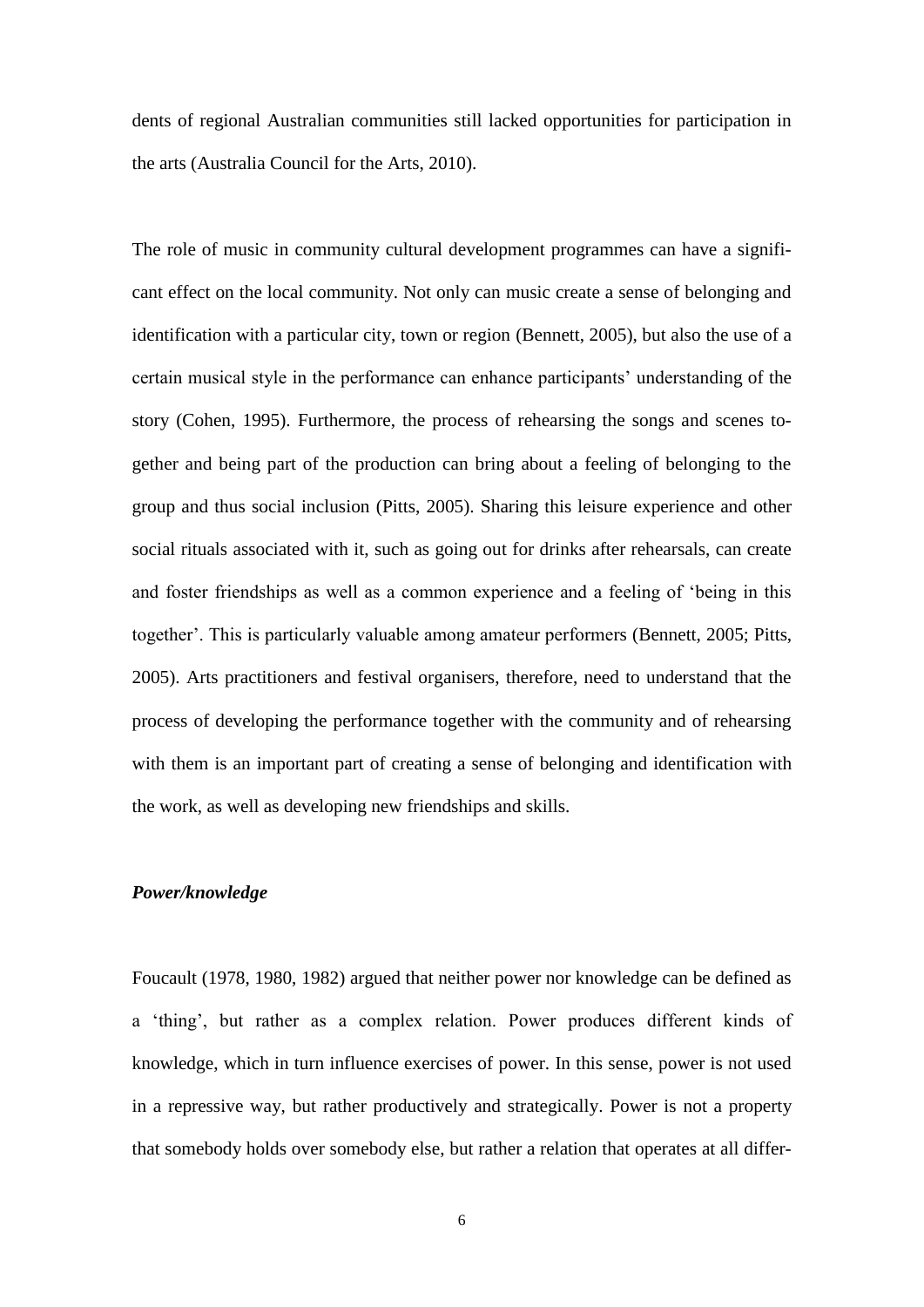ent levels of the social body. According to Foucault (1977, 1982), discipline, for example, is one way that power can be exercised. Disciplining people's behaviour in society through mechanisms of organising space, time and people's activities is thereby regarded as exercising power. Rather than exercising power 'over' people, it is through these disciplinary practices that people come to live by certain standards or norms in society (Foucault, 1977; Clegg, 1998). A document, photo, ritual or story can thus also be instruments of power through which new knowledge can be created (Rouse, 2006). Forms of knowledge, at the same time, can function as indicators of what is normal and acceptable within an organisation, as well as what is not acceptable (Alvesson, 1996). Knowledge and power are thus inseparable.

In their study about power and hegemony within a community festival, Clarke and Jepson (2011) found that, on the one hand, the Steering Group of the festival exercised disciplinary power as they restricted the community's knowledge about culture and aimed for a high 'quality' event. On the other hand, the local communities were not directly involved in all decision-making processes throughout the planning of the festival. The authors argued that, even though not entirely intended, this exercise of power resulted in the communities not being able to feel ownership of the festival. The key to community cultural development projects and festivals, however, is that they 'must be delivered in a manner that involves and includes local people as partners in the process' (Carey & Sutton, 2004: 133). A challenge in community cultural development programmes is that festival timelines for funding or other requirements 'can place restrictions on a creative process that by nature may need to remain flexible' (Mulligan & Smith, 2006: 50). At the same time, the community may run on a different schedule, which in turn influences and is influenced by power relations during the project development process. Cole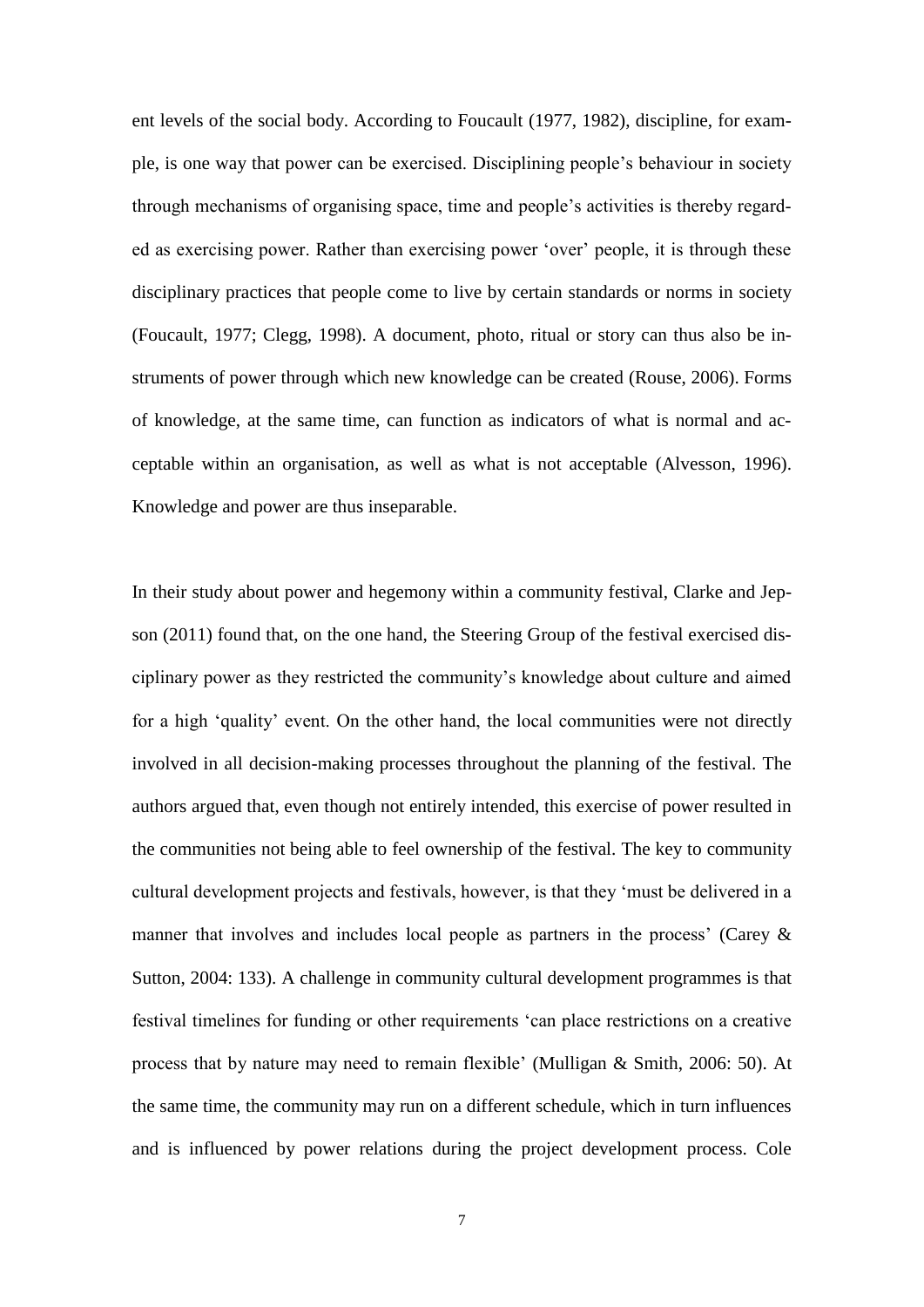(2006) argued that through empowering the community, a shift in power balance from one group to another can be achieved; however, participation in the project alone is not enough to ensure participants' empowerment (Johnson, Glover, & Yuen, 2009).

In this study I aimed to identify power/knowledge relations in community cultural development programmes and the QMF project *Behind the Cane* in particular. Power relations need to be considered in the process of knowledge creation (Bevir, 1999) and for the purpose of this article, particular consideration is given to power relations between the festival organisation and the community, as well as power relations within the *Behind the Cane* story itself. I analyse examples of such power relations in my participants' stories about the *Behind the Cane* project by identifying different views about the same project. I also identify the festival organisers' way of dealing with issues and challenges.

Dealing with a similar topic, I aim to further Casbeard's (2010) argument that controversial historic events are not always (re)presented in a way that fulfils the interests of all stakeholders. Particularly marginalised voices are often included but misrepresented in remembering history. I argue, however, that collaborating and partnering with the local community during the creative development process of the work allowed them to make their own story heard, rather than QMF managers' interpretation of it. In analysing these power relations within an event that aimed to present a controversial historic practice I extend Casbeard's (2010) ideas of meaning, (mis)representation and inclusion.

## *Behind the Cane*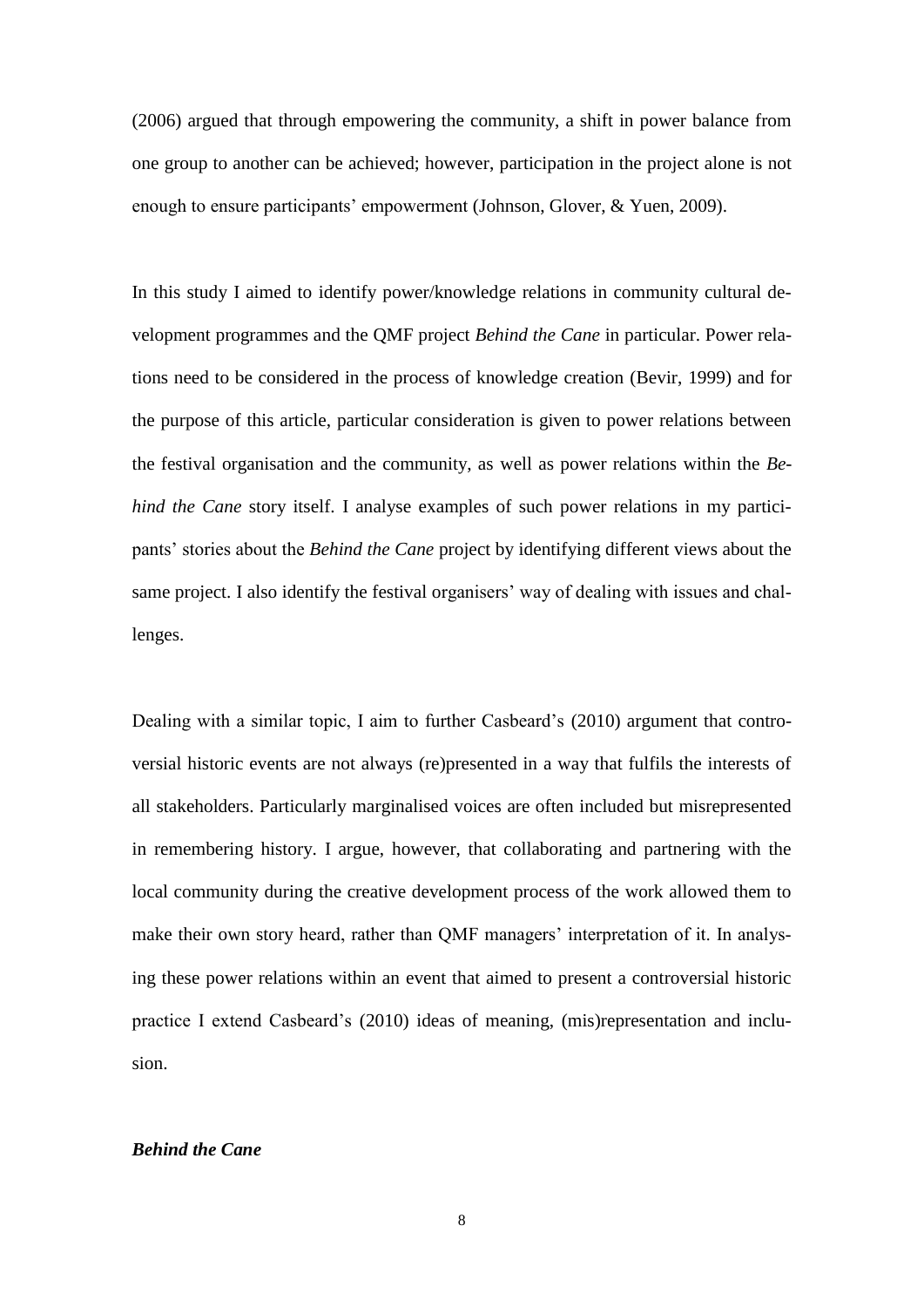The Queensland Music Festival (2011) vision is *To transform lives through unforgettable musical experiences*. This biennial music festival is based in Brisbane, Australia, but also offers several workshops, concerts and performances that involve local communities all over the state of Queensland. The festival organisers recognise the power of locally inspired stories that provide the basis for these community performances. Through the process of commissioning and presenting community projects, the QMF aims to generate a local sense of ownership and pride as well as a sense of unity among the community (QMF, 2011), which are central elements of community cultural development and community music making (Adam & Goldbard, 2001; Bartleet, et al., 2010).

*Behind the Cane* was commissioned and presented by QMF in July 2011. This musical theatre piece was put together over the course of three years through partnership and collaboration between the festival organisation, the regional council and the South Sea Islander community in Bowen, Queensland, Australia. Bowen is a small town with a population of approximately 8,000 people located in North Queensland, between Townsville and Mackay. *Behind the Cane* told the history of thousands of South Sea Islanders being kidnapped ('blackbirded') and brought to Queensland to work on sugar cane farms between 1863 and 1906 (Docker, 1970; Wawn, 1973; Graves, 1993; Colbert, 1997). This topic was identified as 'a story that needs to be told' by the QMF artistic director, however, through interviews with members of the community the focus of the story later shifted to the survival of these people and how they are dealing with the issue today. Rather than emphasising the 'blackbirding' history itself, the piece was about the South Sea Islanders being proud of their ancestors, their story of survival and hard work.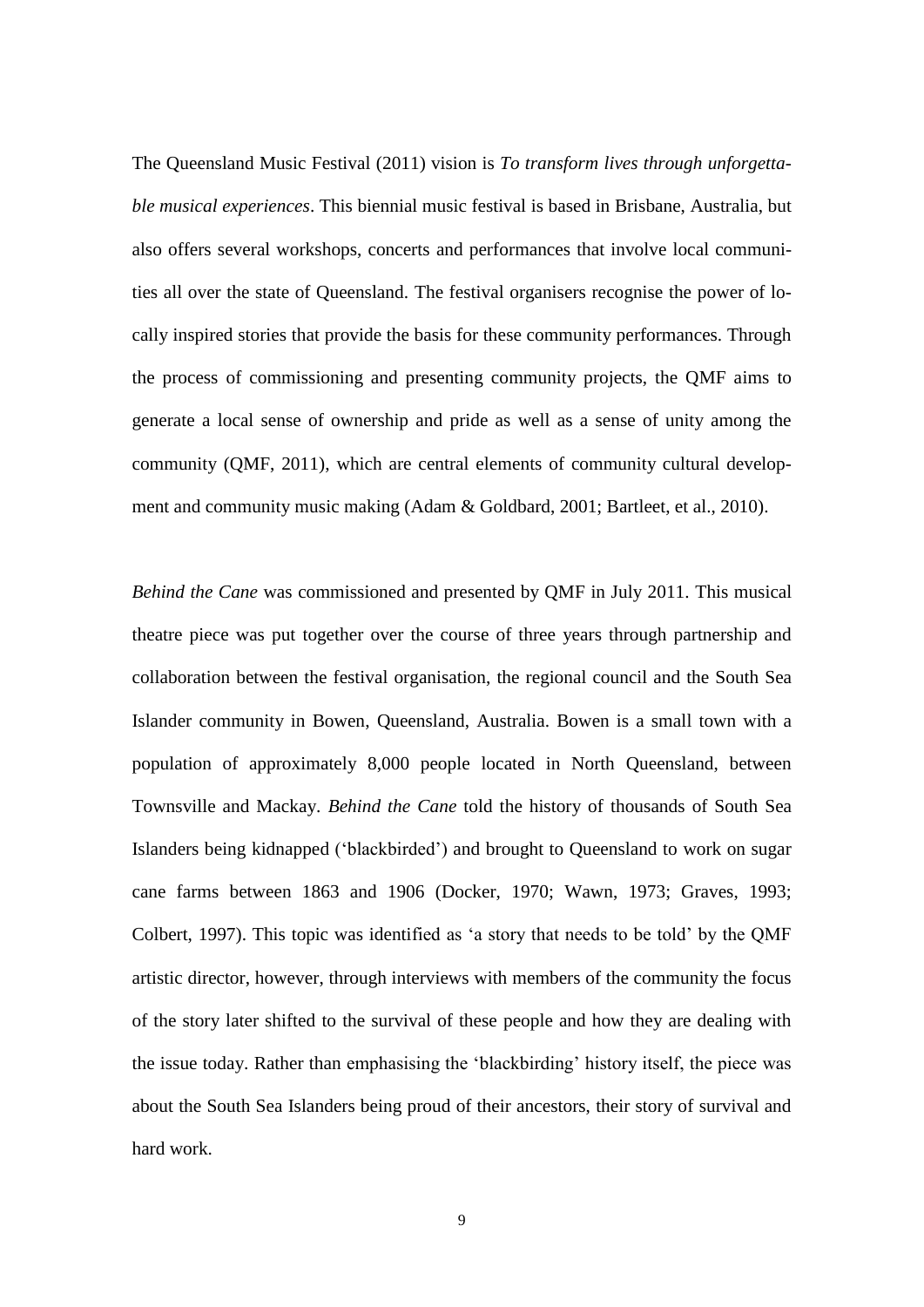Including local residents in the show is an important aspect of community involvement in festivals (Rogers & Anastasiadou, 2011). The QMF therefore took on the challenge of finding cast members who were direct South Sea Islander descendants. Almost all the cast on stage (except for a few 'white' cast members) were direct South Sea Islander descendants who now live in Bowen, representing their own family members in the show – their great great-grandparents, uncles or aunts. The aim was to tell their own story, all the challenges these families had to face in the past and to a certain extent still have to face today. During the creative development process, the two writers of the piece conducted interviews with community members and their statements were presented verbatim in the piece. In some songs their vernacular language and Melanesian musical styles were used to create a deeper sense of connection with the story. The work was very emotional and confronting for both participants and audience members, but the community felt proud of their ancestors and that their story was told. The work therefore met one of the key social benefits of community cultural development programmes identified by Mulligan and Smith (2006: 49), as it helped 'to locate and/or retain stories from the past that can give a local community a deeper sense of belonging.'

The piece was put together by two writers, two composers, a director, a designer, and a production and technical team on the ground (all contracted by QMF). The QMF core staff was also involved in the creative process over the three years and made several trips to Bowen. The entire production team then moved to Bowen approximately two months before the show and from then rehearsals took place every day. According to the festival organisers and production team, dealing with an entirely non-professional cast was a challenge at times, as people had other jobs or duties and often could not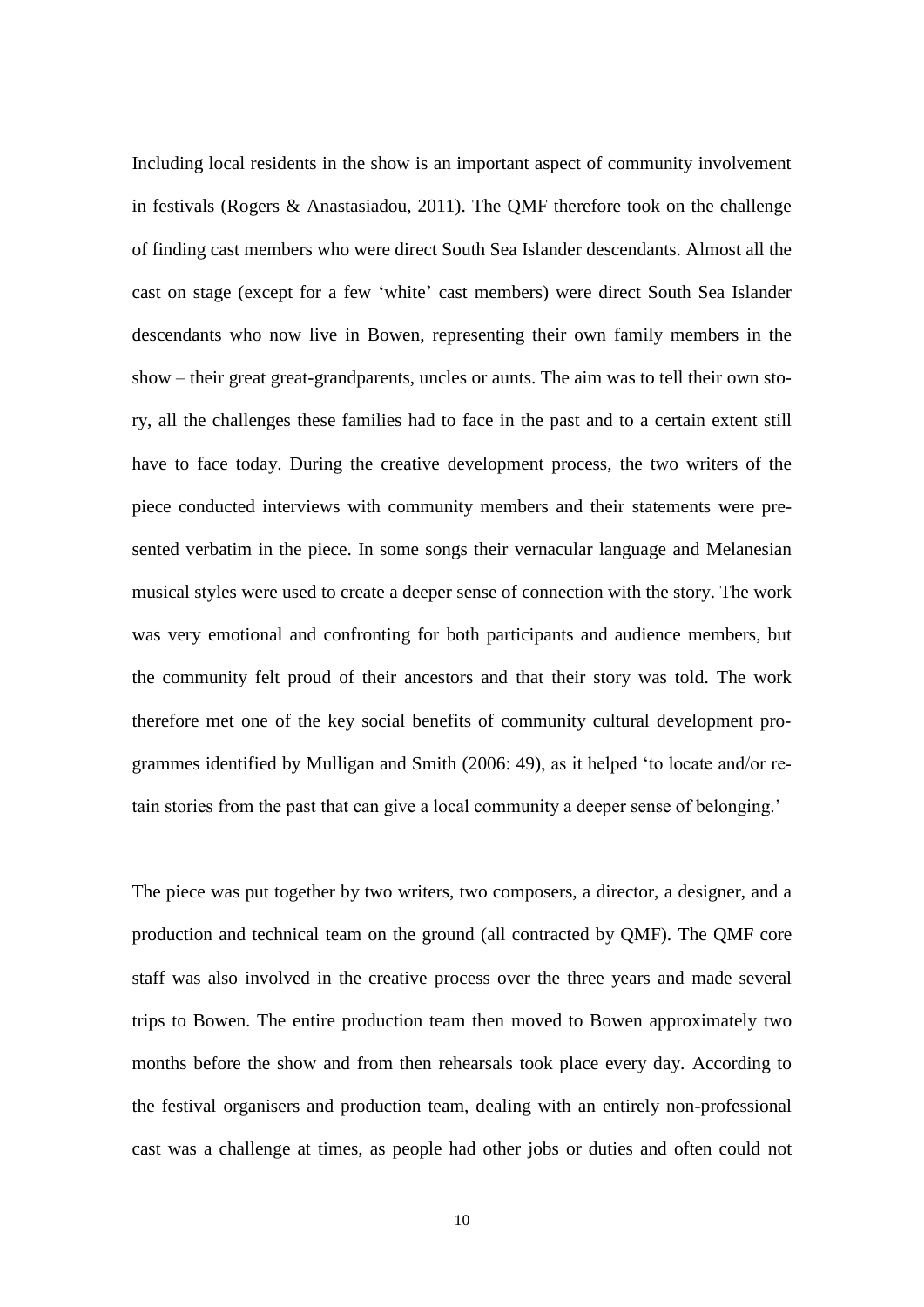make it to rehearsals. However, the QMF team kept emphasising that rather than a perfect show in the end, it was the process of working together with the community, empowering them and teaching them new skills that mattered the most, as well as making sure their stories were suitably and honestly told (personal communication).

The three performances on 28, 29 and 30 July 2011 were free and presented at the Bowen Soundshell which features an outdoor stage at the foreshore. There were approximately 120 people on stage for each performance: a band, choir, children's choir, as well as several actors and dancers. Over the three nights, there was a total audience of about 8,000 people coming not only from Bowen but also surrounding towns, such as Proserpine, Ayr and Mackay to witness the performance, a lot of them were South Sea Islanders (personal information, QMF).

### *Methodology*

This study is part of a bigger PhD project about power, knowledge and knowledge management in music festival organisations. Through taking a post-structuralist approach I aimed to understand festival staff members' perceptions and meanings of power and knowledge within the concepts available to them (Townley, 1993; Alvesson, 1996; Kaufmann, 2011). A reflexive ethnographic study was undertaken in order to understand these different meanings and changes in perception over the course of the festival life cycle. Reflexivity means looking at one's own assumptions about power and knowledge and being self-critical as interpreter and author as well as critically thinking and reflecting on the context and conditions for what one is doing, and acknowledging that the researcher's own background and beliefs are part of this reflection (Holland,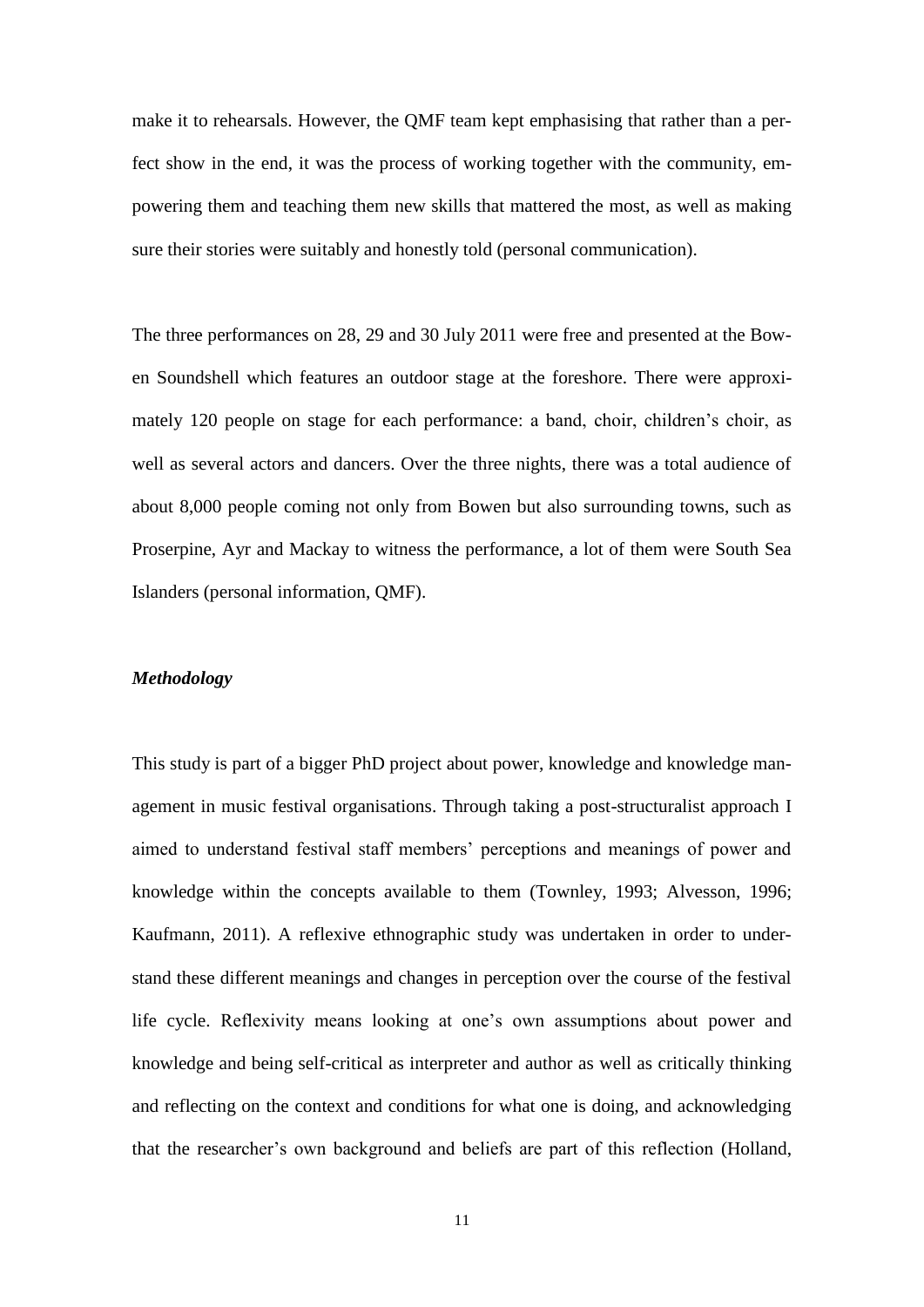1999; Alvesson & Skoeldberg, 2000; Snape & Spencer, 2003; Davies, 2008). It also means reflecting on the relationship between researcher and participant (Finlay, 2002) and recognising that this research is co-constituted with the Queensland Music Festival. I therefore interpreted and re-interpreted my own insights and experiences as well as made multiple 'voices' heard about the perceptions of power and knowledge. Alvesson and Skoeldberg (2000: 187) emphasised that, '[i]t is important to consider not only or mainly the dominant, but also and especially the marginal. (...) The ideal of pluralism may mean that the phenomenon is looked at from various angles'. The approach provided a detailed account of the issue under study and at the same time by contrasting different, or even contradicting perspectives, it was possible to see multiple realities without claiming that one of them is the only 'truth' (Saukko, 2003).

For my reflexive ethnographic study, I spent time with the QMF festival organisation as a case study in the lead-up, as well as during and several weeks after the 2011 festival season. In case study research, the researcher may choose one or several cases within the bigger case under study (Yin, 2009). I therefore chose *Behind the Cane* as a smaller case within my case study of QMF and made two trips to Bowen to take a closer look at the *Behind the Cane* project: one during the rehearsal period in June 2011, and another for the performances in July 2011. During those two weeks I spent time with the team on the ground, participated in meetings and helped out with small jobs during and after rehearsals. I wrote field notes after all observations, in which I described the setting and key events, the participants and their roles, several informal talks with festival and community members, and I also focused on sometimes different stories that I heard about the same events (Emerson, Fretz, & Shaw, 1995; Davies, 2008). Through this immersion in the festival experience not only in Bowen but also at the festival head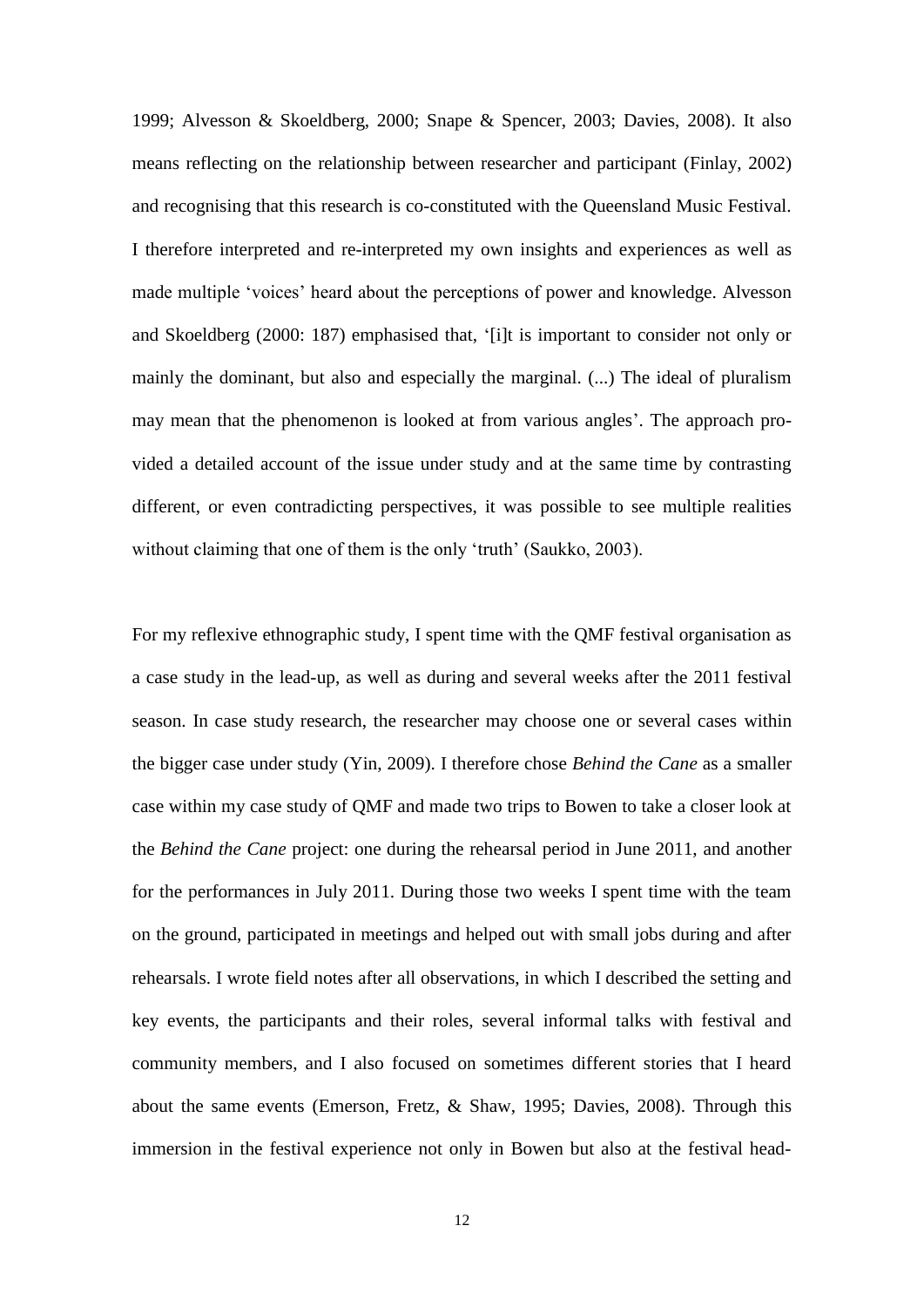quarters in Brisbane I gained an understanding of the festival and its community cultural development focus and how *Behind the Cane* fitted into the broader festival context.

I also conducted 28 in-depth interviews; seven of them were with festival members associated with *Behind the Cane*, both in Bowen as well as at the festival headquarters in Brisbane. Some were interviewed before the festival, others during or after the festival to identify changes in meaning and perception over the course of the festival life cycle. Especially the interviews that occurred shortly before or after the performances displayed the excitement of the people involved. Participation was completely voluntary. The interviews lasted for approximately 45-60 minutes and were recorded using a digital voice recorder. In the interviews I asked questions about the participants' background and experience in community cultural development, the QMF in general and the history and creative development process of *Behind the Cane* in particular. All interviews were transcribed verbatim and for this article, stories about the *Behind the Cane* project were identified and analysed in their context.

Lewis (2011: 505) argued that, '[s]tory is central to human understanding–it makes life livable, because without a story, there is no identity, no self, no other. (...) It is through genuine repetition, storytelling, that humans narrate ways of knowing and being.' In stories, therefore, my participants expressed the power relations within and the meaning of the *Behind the Cane* project to themselves, to the festival team and the community from their subject positions. Subject positions are 'social spaces from which agents are able to act' (Oborn & Dawson, 2010: 1853) and legitimise these agents' activities and actions. I focus on three participants and some of their stories below. The three participants whose stories I have chosen had very different levels of involvement with the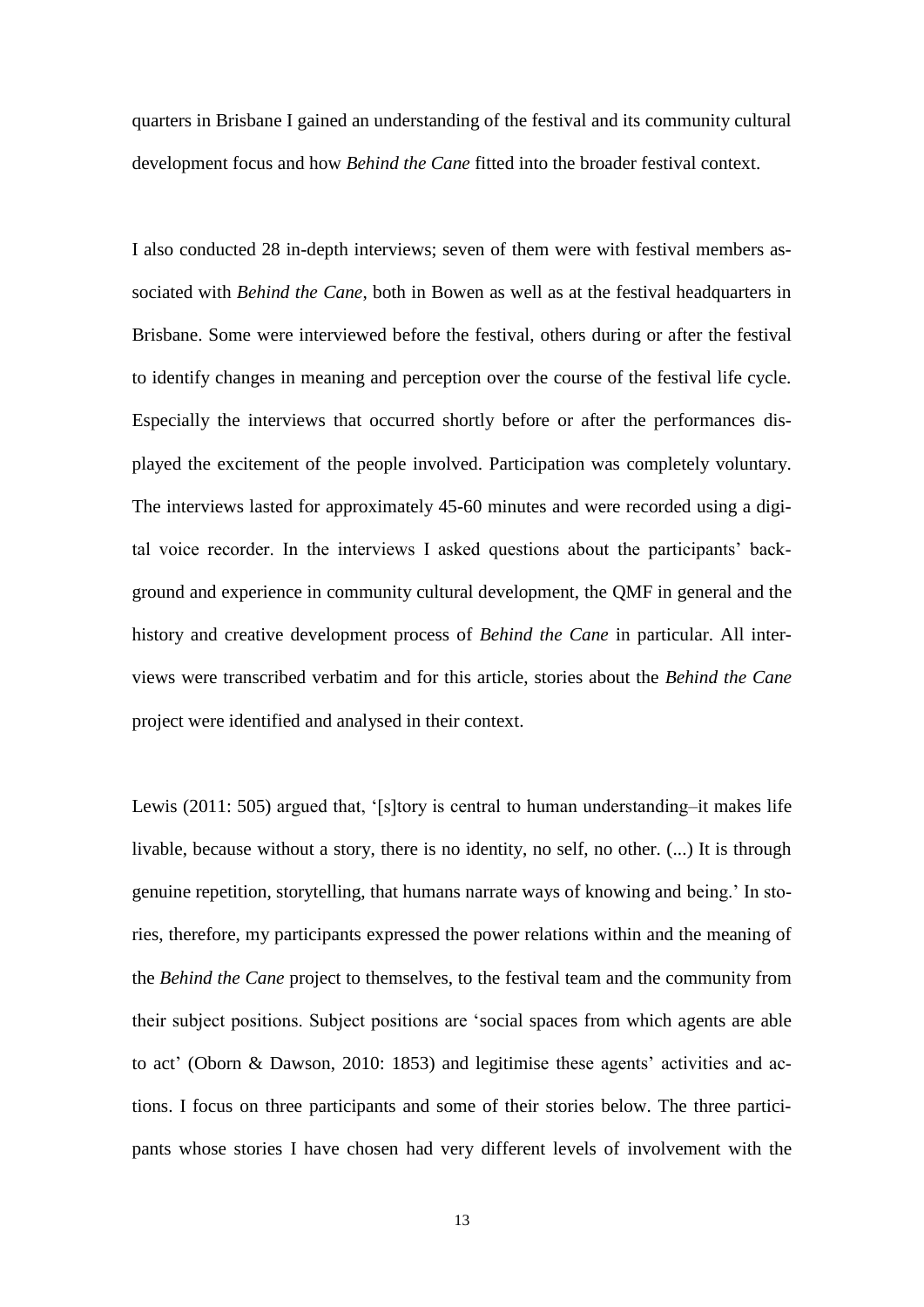show as well as with the festival organisation and therefore provided different views on the topic (Rubin & Rubin, 2005). Furthermore, stories and narratives given in an interview may differ from those told in day-to-day conversation (Cortazzi, 2001). I therefore chose two stories that were told as part of interviews and one that I heard in an informal conversation and later summarised in my field notes. Rather than claiming that one of them told the 'truth', I aimed for different perspectives and perceptions of the same topic:

- Greg was a member of the creative team. He is highly experienced in community cultural development and has been involved with the project for more than a year. Greg was contracted by the festival organisation and moved to Bowen for several weeks to help build the show. He was interviewed six weeks before the show and then again on the day after the first performance.
- Nathan is a local from Bowen. He is not directly associated with QMF, but works for the regional council and was therefore an important point of call for the festival staff. He was interviewed after the first performance.
- Elizabeth is a direct South Sea Islander descendant and member of the community. She lives in Bowen and was singing in the choir. Elizabeth did not want to do an interview, but told me a lot of stories in several informal talks during and after rehearsals which I summarised in my field notes.

Ethical approval for the study has been obtained from the Griffith Human Ethics Committee and all protocols have been followed. All participants were informed about the research and the researcher's presence before, during and after the festival. Names in the stories below have been changed. Interview transcripts were sent back to those par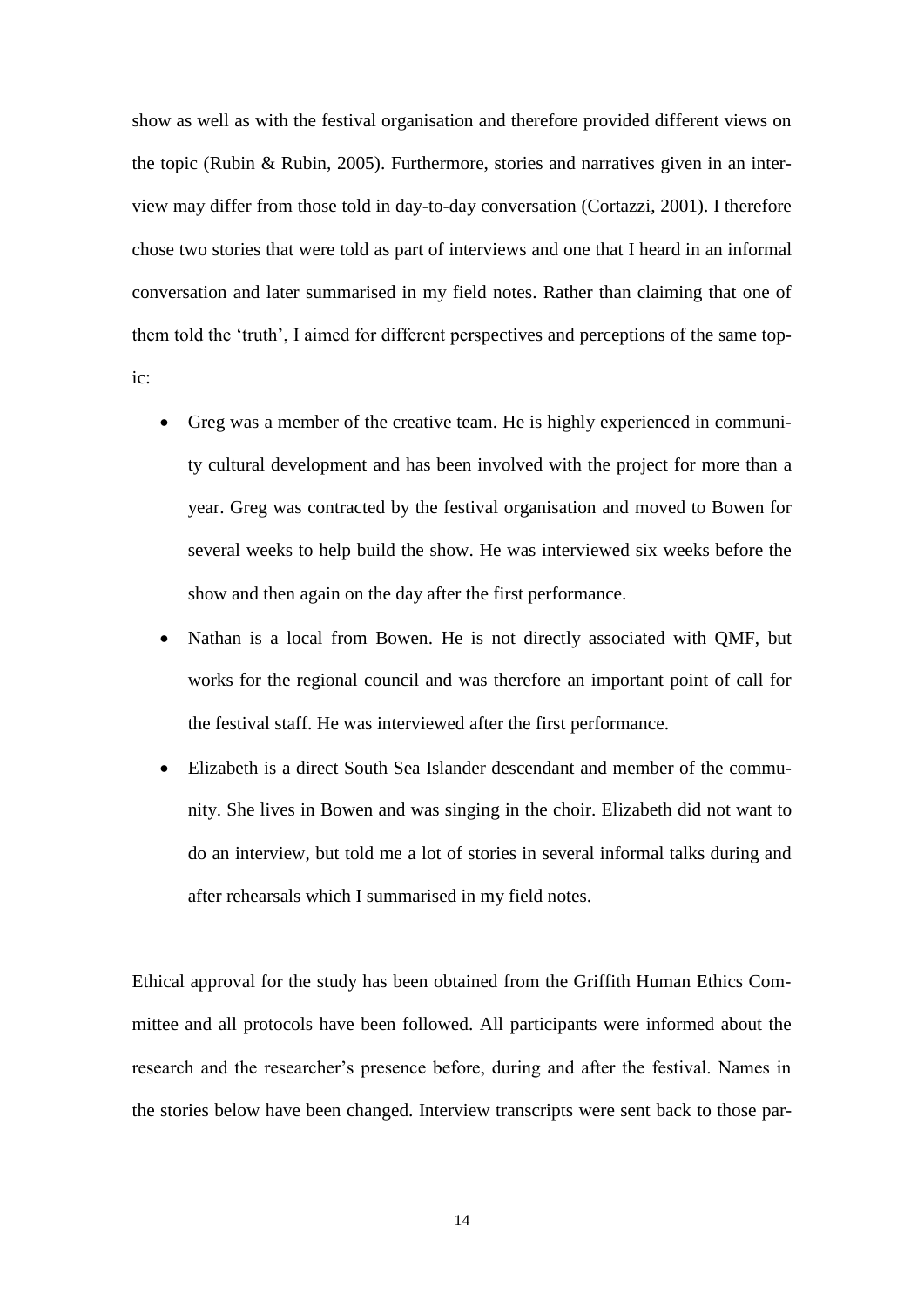ticipants who wished to see them; one of them asked for minor changes and clarifications.

Stories and narratives represent the character and perceptions of certain subgroups in society and can be used to identify otherwise unheard voices (Lieblich, Tuval-Mashiach, & Zilber, 1998). A narrative analysis therefore provided insights into not only the festival managers' perceptions of power and knowledge but also the community's. In analysing the stories I followed a holistic-content narrative analysis approach (Lieblich, et al., 1998). I read and re-read the interview transcripts and field notes in their entirety several times in order to understand the meaning of the text and to identify themes as well as issues not talked about. Within each text stories can be identified through a change in the amount of detail that participants go into in telling these stories as well as a description of certain events with a clear beginning and end and evaluation of the significance of these events for participants (Riessman, 1993; Franzosi, 1998). Unfortunately due to space restrictions the interview transcripts and field notes cannot be presented in their entirety below, however, I will provide to the reader a summary of the context in which the stories were told. Especially in narrative analysis it is important to make the research process visible in order to achieve trustworthiness and credibility (Bailey, 1996).

There are further limitations that need to be acknowledged. First, storytelling is influenced by social factors such as the participants' knowledge of the research and researcher role and thus an awareness of the audience for their stories (Cortazzi, 2001; Thomas, Kellog, & Erickson, 2001). In stories, the storyteller also aims to make a point and therefore may at times exaggerate to achieve a special effect (Rubin & Rubin,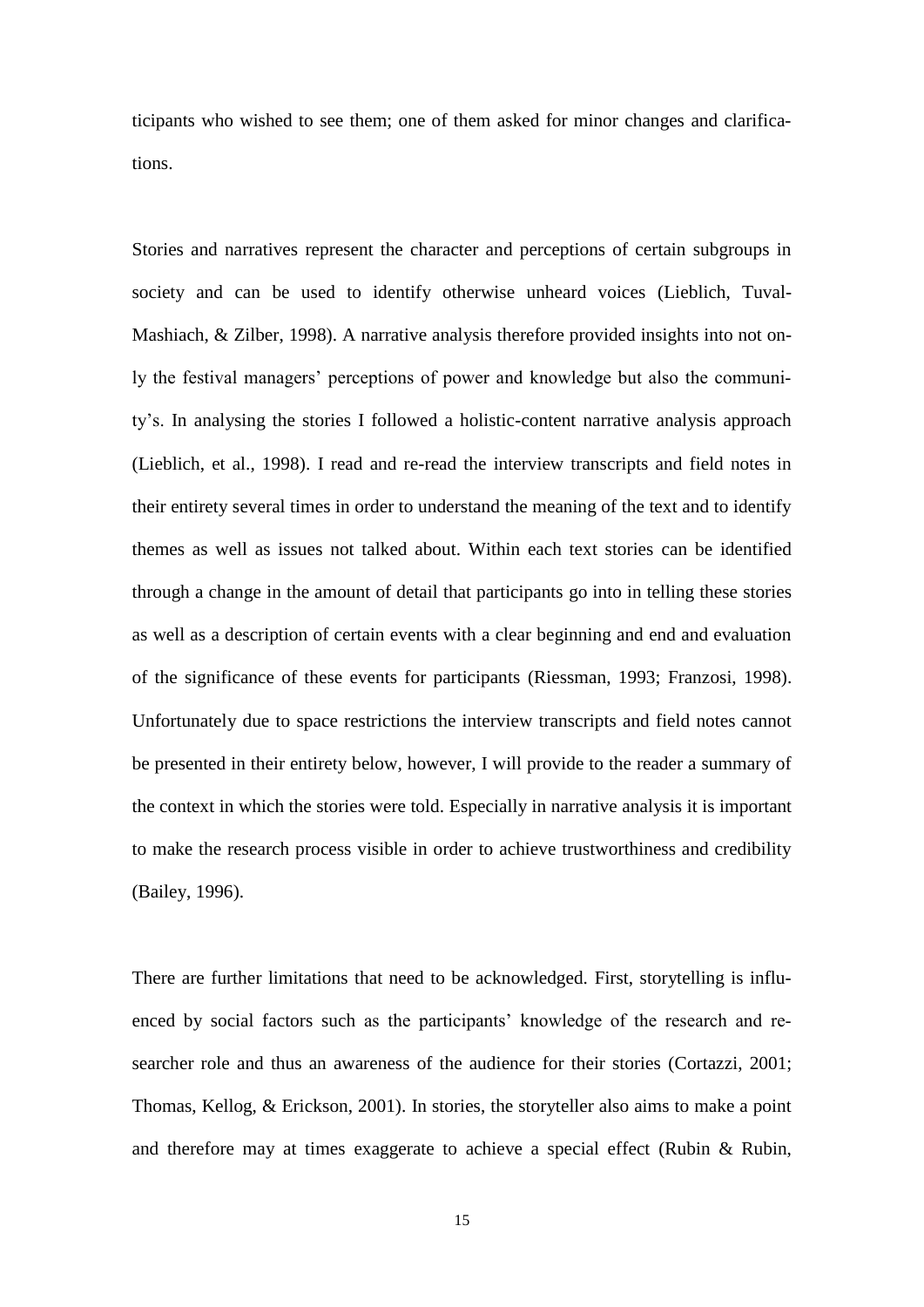2005). Furthermore, it needs to be taken into account that the participants only told me as much as they felt comfortable with and there were certain issues they did not want to elaborate on. Through my ethnographic research approach, however, I gained an understanding of the broader context and importance of this project which helped in reflecting upon and understanding my participants' stories and the way they told these stories (Alvesson & Skoeldberg, 2000; Fleming & Fullagar, 2007).

### *Stories and Findings*

The stories and findings below emphasise power relations during the creative development process of *Behind the Cane*, and the naming of the piece in particular. I will also deal with the power of the story and performance itself and what it meant to the South Sea Islander community as well as the festival organisers. From these stories I will explain how new knowledge was created within the Bowen community and the QMF organisation.

In order to be able to work together with a community, the QMF festival staff have learned over time that the first step in putting together a successful community cultural development project is building strong relationships with certain community members and in the *Behind the Cane* case particularly with the elders, as Greg in his position as a QMF representative explained to me. Greg first talked about the community cultural development principles that QMF employs in general and then went into great detail when he told me the story of how they first met with the elders in Bowen and informed them about the project:

First thing that has to happen is to have the community approve of it! And that goes through people like [...] or [...], the elders in this particular community. We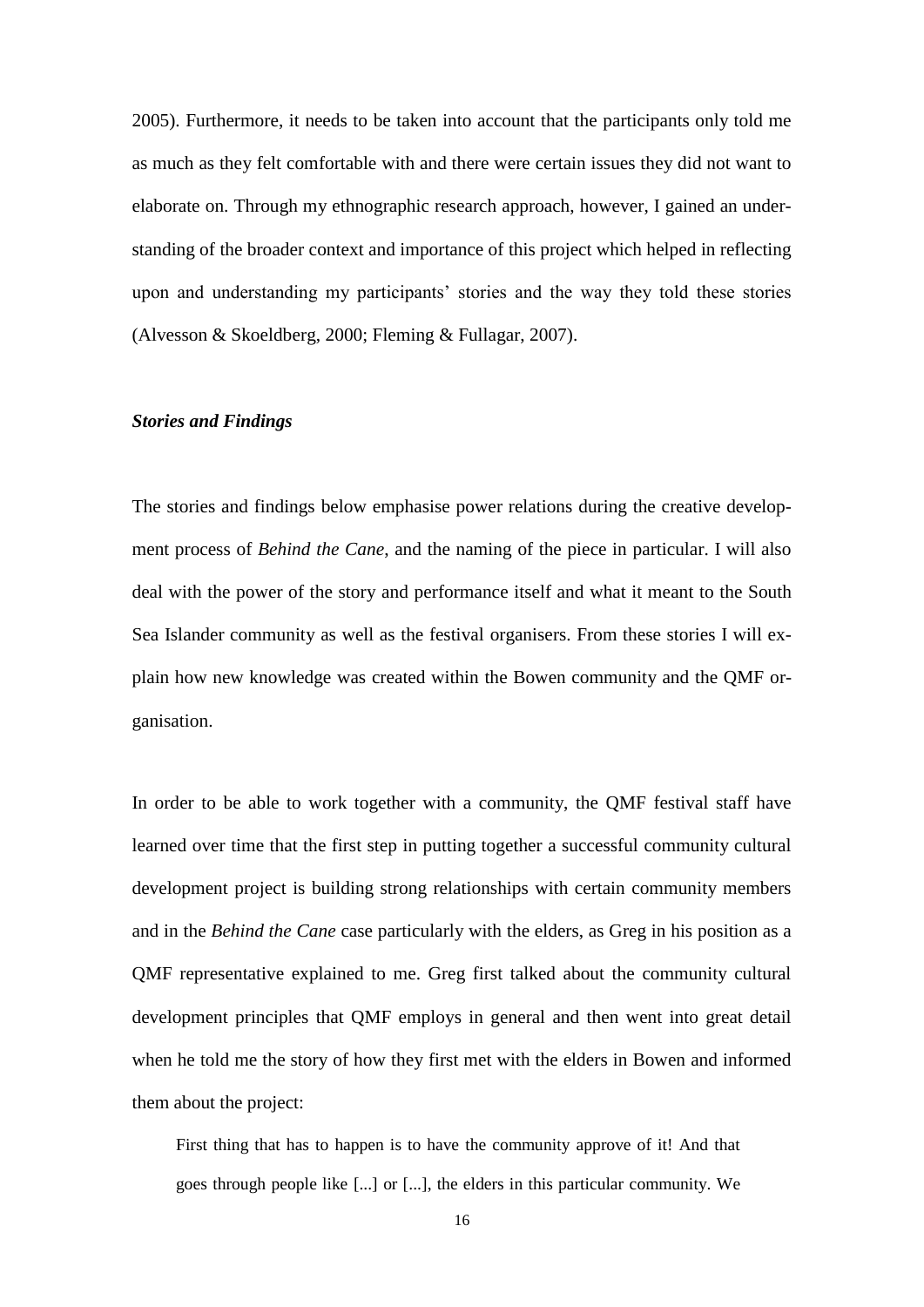sort of sit in front of them and say 'okay, fellas... this is what we have, this is what we're going to do, this is the story, the set...' and we tell them the story and play them the songs. And they sit there with their eyes closed and arms fold, listening very carefully and then they go 'okay that sounds good... Is this going to happen?!' And we confirm, 'yeah, it's going to happen!' (laughs) And again, 'oh, good...' (nodding) So that's kind of an ongoing process. You can see the friendships that we've developed are the most important thing. And the rule number one is to keep everybody safe. And that's not just about physical safety, that's about making sure that the stories are safe and to make this a wonderful experience for individuals, for the story, for the community. You know, that we just make it fun. So there's never... we try to... well, it is what it is! And sometimes it might not actually fit with what people regard as a professional performance, but it will have its own authority and its own authenticity and its deep connection. That's all that counts, okay? We can't expect them to do anything more than that. And they don't need to do more than that. (interview Greg)

In this story, Greg described what happens when QMF staff members first approach a community and explain their ideas to them. He then highlighted the importance of this process and made sure I understood the point of his story through summarising that not only does QMF have to build the necessary relationships and trust among the community, but they also have to ensure that the participants' stories are told in an honest way and that the community approves of all stories. He concluded his story by emphasising that this approach brought about an authentic piece in its own right, a piece through which not only the community could enhance their performance skills and learn about their ancestors, but also the audience and festival attendees.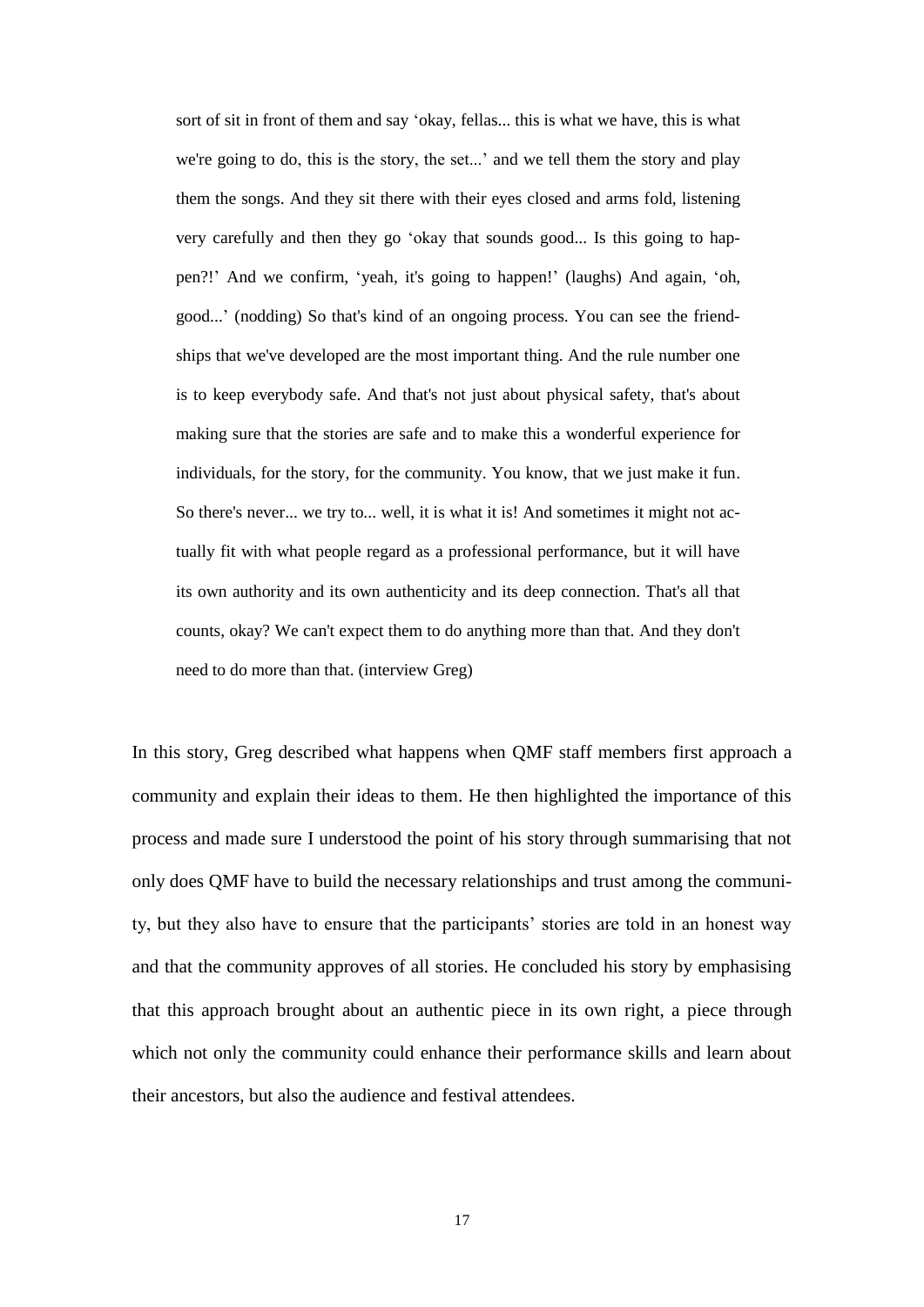Relations of power organise and situate organisational practices (Brown, Kornberger, Clegg, & Carter, 2010). Within QMF, these relations of power therefore influence the creative development practice that the festival organisation employs in working with communities. At times, the QMF strategy of working *with* the community can pose challenges for the festival organisation. One example of such a challenge was the choice of a suitable title for the project. After a lengthy general discussion about the principles and values of QMF, about how they work and collaborate *with* the community, Greg told me about this particular issue:

They [QMF] wanted to call this thing *Blackbirding* and the community didn't want that. So there was a bit of a stand-off. [A QMF representative] had a meeting with the community and they told her, 'no not under these terms!' The project would not go forward if it has that title! (...) And I said, 'hey, we made a commitment to these people to listen to them and to stand by them. I made that commitment and Jenny made that commitment too, alright. And we are your representatives! So if we've made that commitment to them, the promises that we've made, are yours. And so going against that, you would break that promise that Jenny and I have made. I am not going to break my promise with those people, the people who gave us their story! I'm not going to do that! I can't do it, I would have to quit.' I think she got that... she left a message after that, saying 'yeah, it would have been a great title for the QMF, but it's not about us.' And eventually they came up with a really good title. And it's all good now. (...) I think it's just a process you go through, but it was... it came right down to the very basic reason why we are doing this! And you need to stand by your promises and the very reason why we are here in the first place, and why they allowed us to use their story and all that stuff. It came right down to that QMF versus the community. And we stood by them, so it's good. (interview Greg)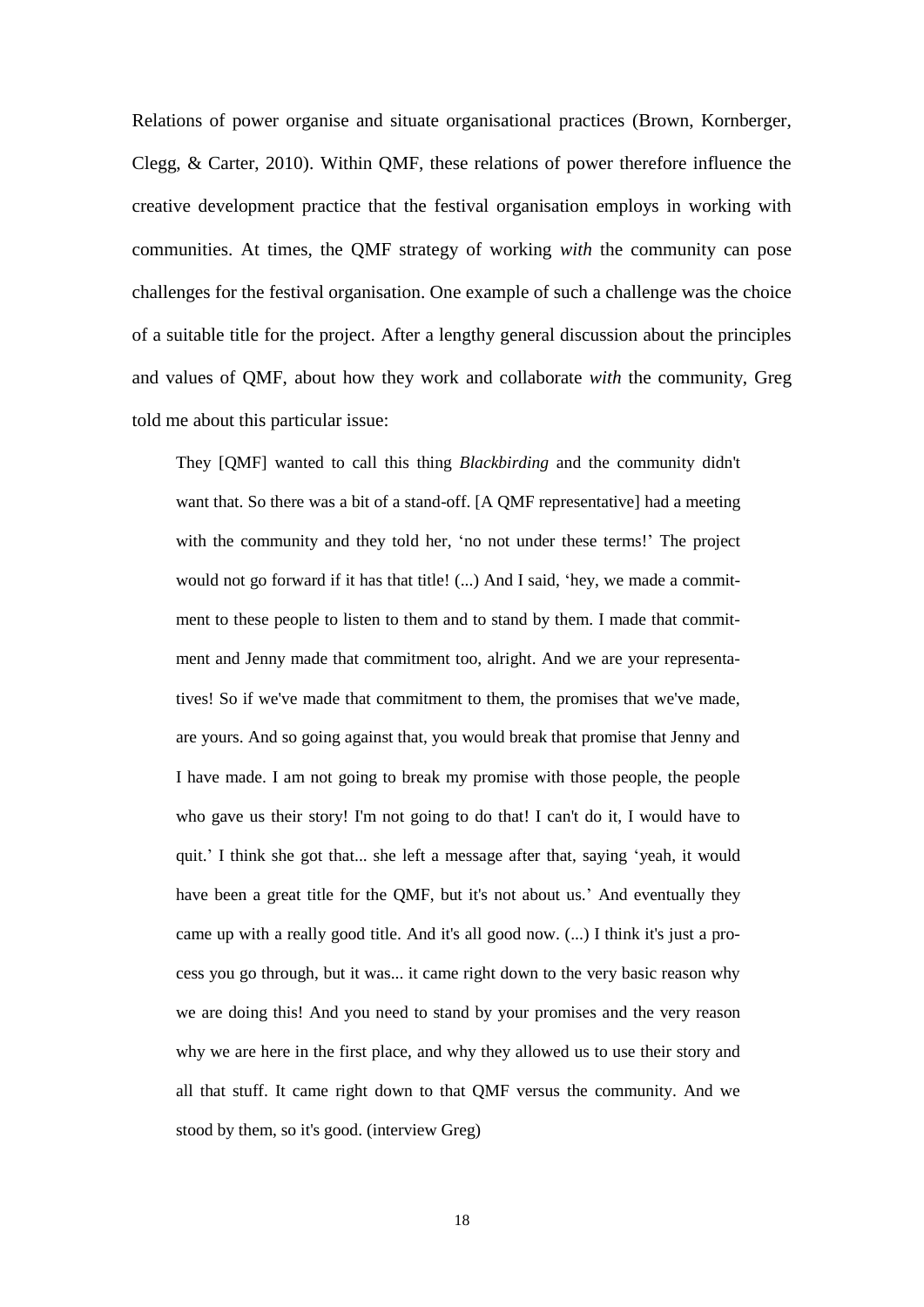Greg started this story with a brief introduction about the problem. Then he went into great detail in describing what happened. He got quite emotional while telling this story, started to talk faster as he told what exactly he said in this situation and then abruptly stopped after saying 'I would have to quit.' As if he wanted to make the point very clear, he almost whispered the following 'I think she got that...' before moving on to his conclusion of why this process was important to go through. Greg highlighted the conflict that arose between the desires of QMF and those of the community. Organisations can be trapped within the strategic power of their own cultural values (Alvesson, 1996), and in this case, QMF was clearly trapped within the strategic power of their creative development process that emphasises collaboration with the community and had to back down and listen to what the community wanted. The shift in power relations from the festival team to the community led to a learning process for both sides: QMF was reaffirmed that their strategy of working *with* the community rather than imposing ideas upon them was crucial in maintaining a good relationship and creating a successful piece. The community, on the other hand, learned that their input was regarded as valuable and important at all times. This constructive use of power (Foucault, 1980, 1982), therefore, created new knowledge for participants involved with the project.

Presenting a new work about a challenging historic topic also meant that the story *Behind the Cane* itself was quite powerful. The South Sea Islander community told their own story and acknowledged their ancestors. As argued earlier, in community cultural development projects the community needs to feel ownership of the piece (Kay, 2000), which in the case of *Behind the Cane* was achieved through collecting stories from interviews with South Sea Islanders and incorporating them verbatim into the script. During an informal conversation I had with Elizabeth over coffee, she started telling me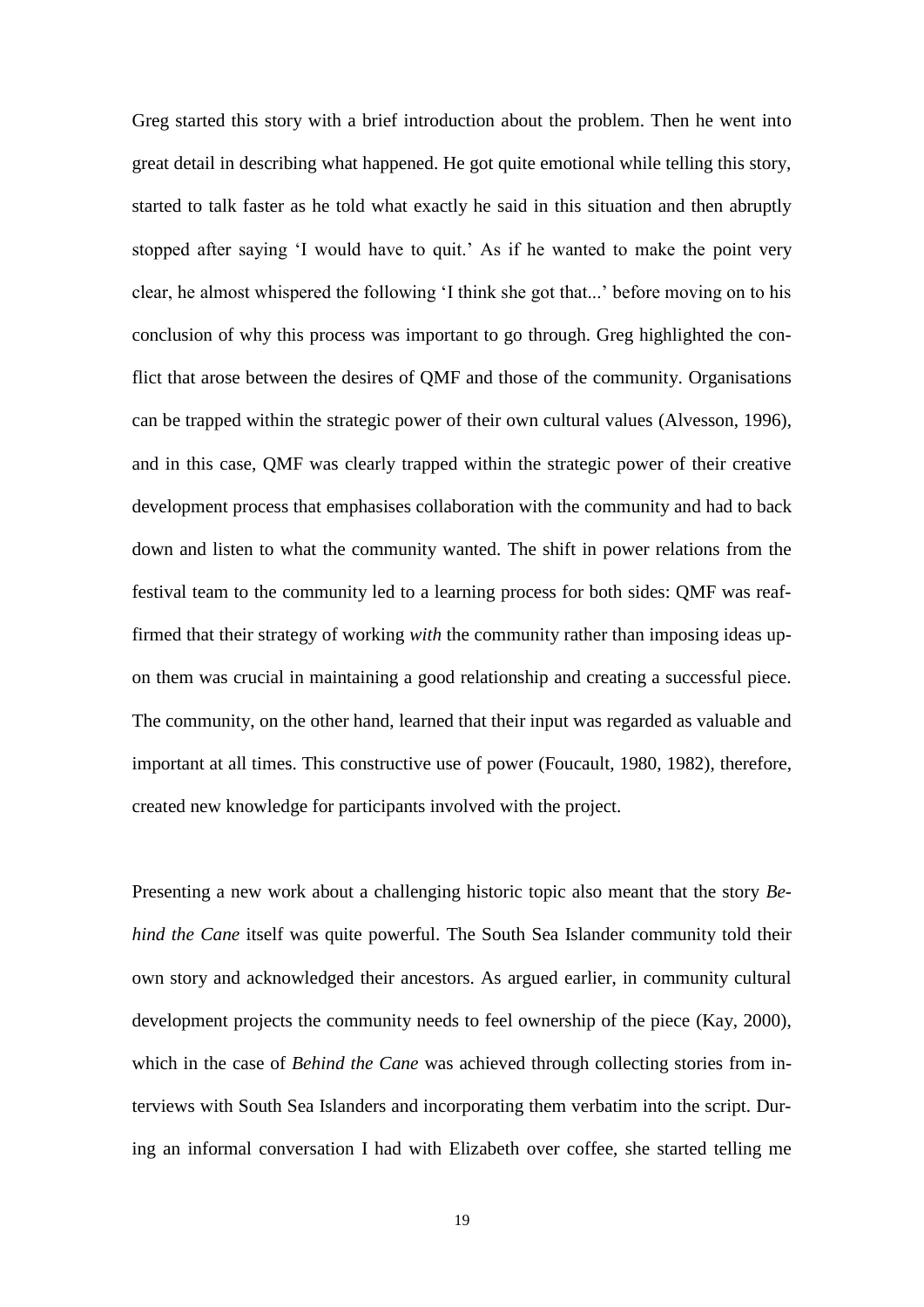about different stories that ended up in the script. She was quite excited when she got to her favourite story and we both shared a laugh:

QMF then, together with Elizabeth and the elders, started collecting stories from community members and ancestors. For example, Elizabeth tells me about the love story ('She's Got Her Eye On You') between a 'white' man and a South Sea Islander woman within the piece. This love story is real. It took place on the cricket field after a game and the man who this story is about actually is now also engaged in the project. When the writers first presented the script, he realised that it was the story of how he and his wife met. Apparently he turned red like a tomato. But now he loves it, he is proud to be in the show and proud that his own story is told. Elizabeth loves telling that story too, she just can't stop laughing when she describes the situation of the man blushing. (field notes, 28/06/11)

Not only did Elizabeth enjoy telling this story, it was also important to her to use the story as an example of how the community was involved in creating the piece and their emotional attachment to the project. She summarised her point by saying that *that's what makes QMF so special. They don't mind putting themselves in the background. It's not about how big or how great QMF is, or what kinds of shows they have lined up. No, it's all about what the community wants* (field notes, 28/06/11). Even though another cast member performed the song and scene around this story on stage, the man felt proud that *his* story was told and part of such an important work for the community. Through incorporating this story into the work, the audience and festival attendees got a taste of what it felt like for a 'white' man to fall in love with a South Sea Islander woman. The story itself was short and within the entire piece seemed rather insignificant; however, it was powerful in its own right and created new knowledge for the South Sea Islander community as well as festival participants.

20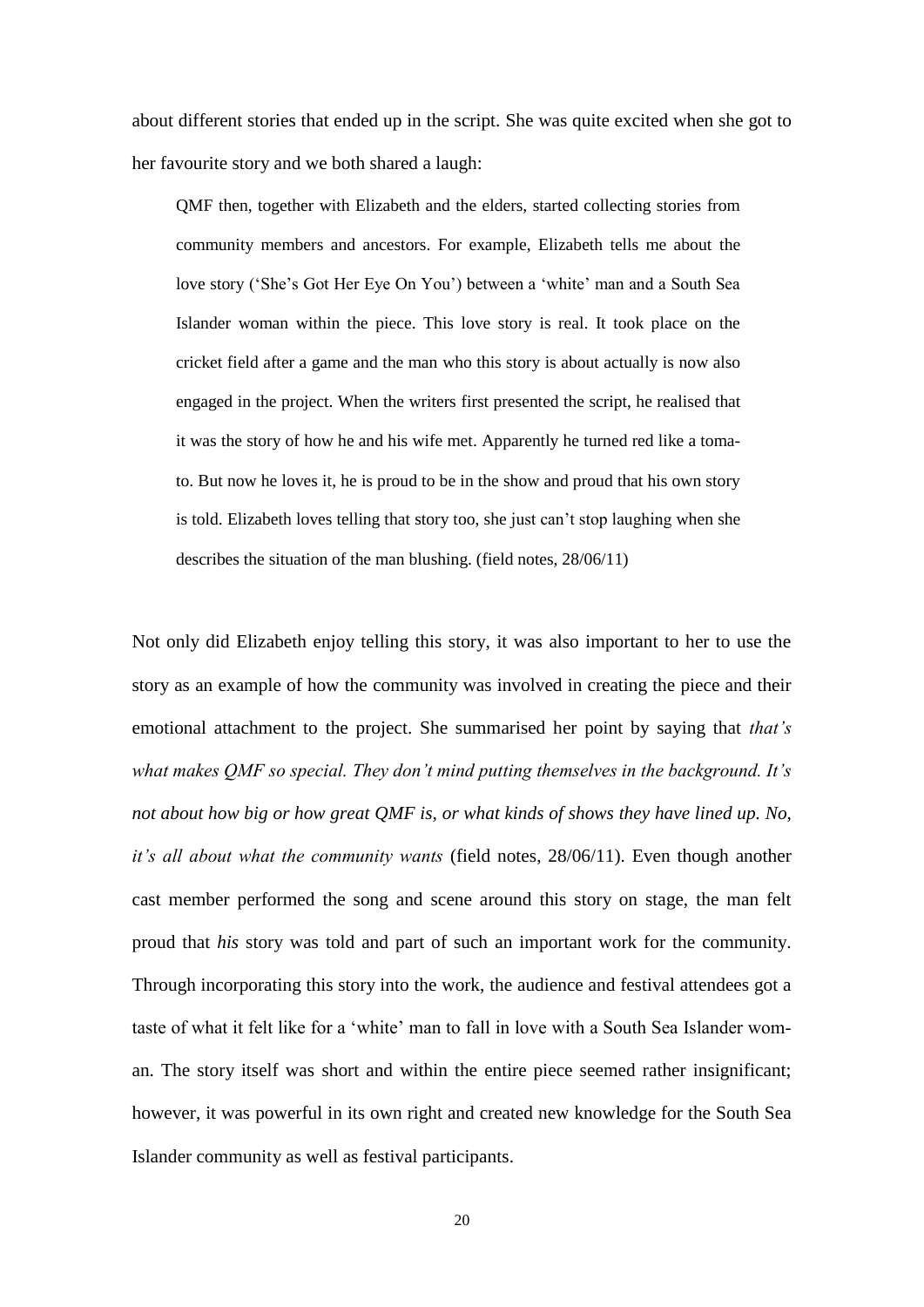Because of the power of the story and the delicate process that QMF engaged in putting the piece together, the local community fully supported the project and QMF. Nathan initially told me that the South Sea Islander community in Bowen is rather quiet and usually remain in the background, but he later got very excited when he told me about the community support of the project and having the entire town talking positively about the event. He also emphasised that QMF quickly realised the success of the event and that they had to create more room to accommodate a larger crowd:

I was happy about the local support of it. Jenny said to me on the rehearsal on Wednesday night, before that she said to me, 'Nathan, are people going to come?! Is it out there?' And I said, 'Jenny, it's out there! EVERYBODY is talking about this show!' And I suppose you do get those concerns and I had that a little bit too, but I knew people would turn up. It's a great show. And if a hundred people show up... whatever! It's not about the quantity of people who turn up; it's not about a million people seeing it! It's about what the story really means to people who actually see it. And you know, the biggest problem we had last night was the room. We just didn't have enough room! (...) It's too closed in with the grand stand and all that... So when I went in this morning, the grand stands have been moved back, so that the area grew. (interview Nathan)

In this story, Nathan briefly told what happened on Wednesday night when he had a chat with one of the QMF representatives, then provided a more general comment on why the amount of people coming to the show was not important but rather what the story meant to the community. To counter his point, however, he then enthusiastically went back to talking about what actually happened on the night ('We just didn't have enough room!') and how the QMF staff dealt with the issue of having a larger crowd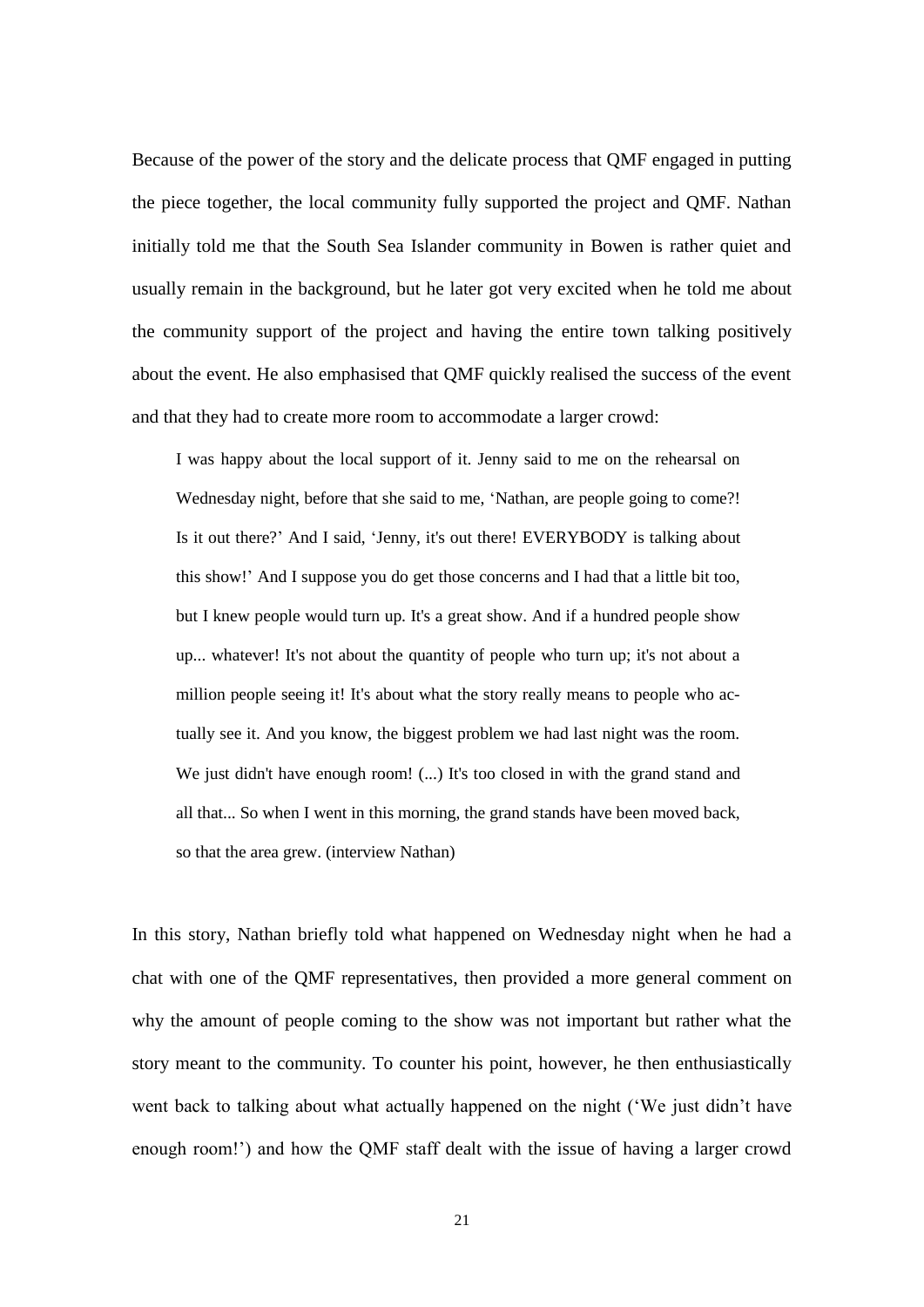than expected. The technical team quickly learned that they needed to create more room for the audience for the second and third performance. Having the entire town of Bowen talk positively about the project shows in part how successful and well supported by the local community it was.

## *Discussion*

In the above stories I have identified that the QMF exercised strategic and disciplinary power in engaging with the South Sea Islander community in order to build a work with them. This strategy has been learned within the organisation over time and continues to be reaffirmed and altered through each new project they commission. Thus, for the festival organisation new knowledge is created through every new piece and the various power relations around them (Brown, et al., 2010). The naming of the piece, for example, was a particular challenge in the *Behind the Cane* project for the staff and a moment to realise that their strategy of working with the community rather than imposing ideas upon them can lead to conflict. However, a shift in power balance (Cole, 2006) occurred when the festival team let go of their idea and valued the community's input in the naming of the piece. The constructive use of power, therefore, reaffirmed the QMF cultural values and enhanced the festival staff members' understanding and learning about the South Sea Islander community in Bowen, which in turn will be useful for future projects with other communities in Oueensland.

At the same time, the South Sea Islander community learned that they could exercise strategic power as well and that they had the opportunity to influence the creative development process of the piece at any point in time. They learned that QMF emphasises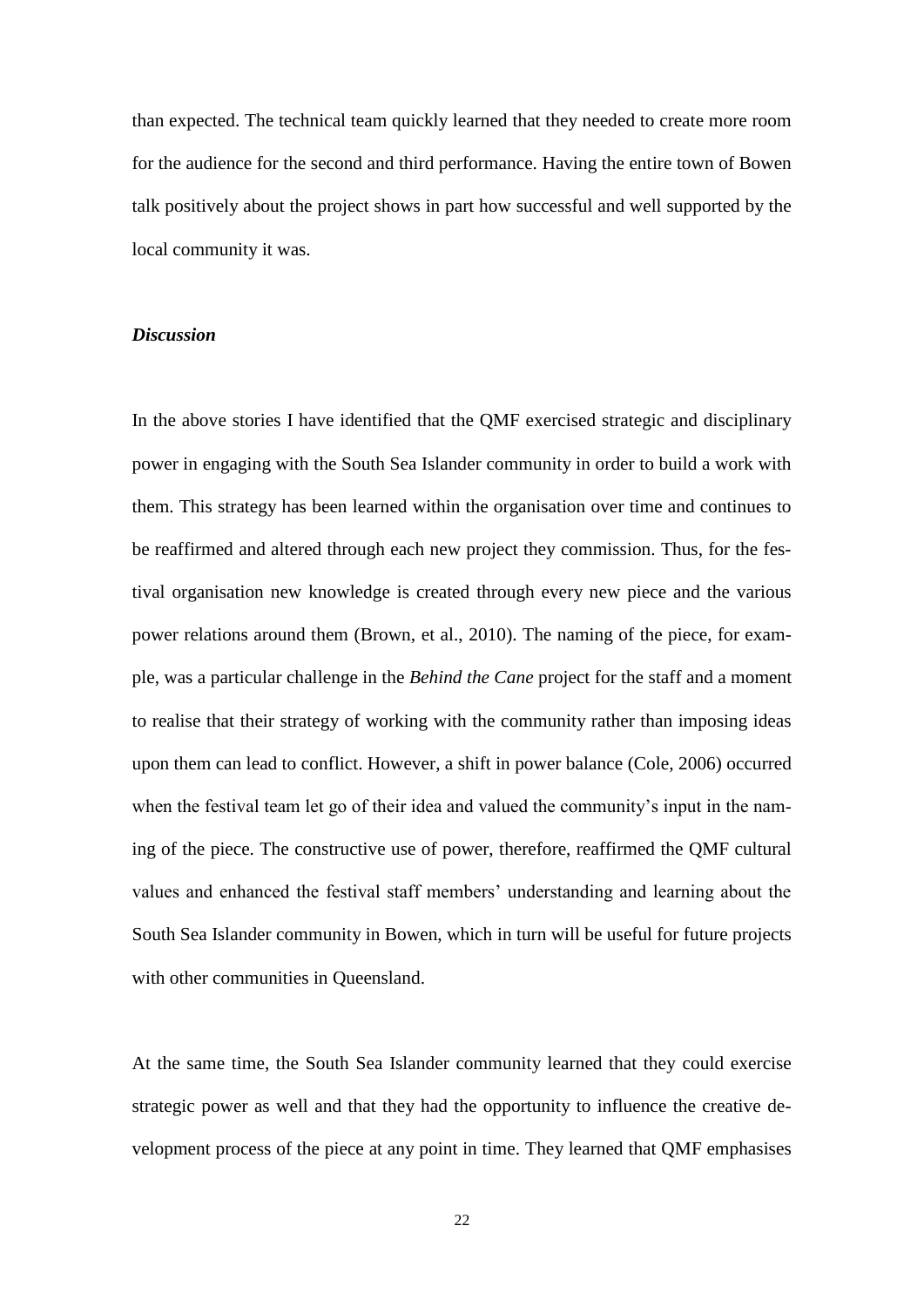making marginalised voices heard and that it was *their* story they wanted to tell, rather than the festival organisers' version of the story. The empowering process was essential for the community to feel ownership of the piece and to feel proud of their ancestors, and thus fulfilled an important principle of community cultural development projects (Kay, 2000; Adam & Goldbard, 2001; Mulligan & Smith, 2006; Hager, 2008). For QMF, at the same time, it was important to go into the development process of the piece 'without knowing anything' and letting the South Sea Islander community be the voice of the piece. In terms of power/knowledge relations, the shared development of knowledge was thus crucial for 'the self-definition of the subjects as subordinates in relation to this knowledge' (Alvesson, 1996: 122), and reaffirmed the QMF strategy of not simply exercising power 'over' the community.

Finally, the power of the story itself, its focus on a controversial historic topic, must not be neglected. Through the presentation of this story, the QMF aimed to deal with a part of the Australian history that is usually not talked about or at the most from a 'white' man's perspective. Hardly ever is the South Sea Islander descendants' version of the story mentioned (Wawn, 1973). In engaging with the community, however, it turned out that they did not hold any negative feelings anymore. They were ready to move on and wanted the piece to end on a positive note. Nevertheless, the performance was emotional and moving for not only participants but also the audience – both South Sea Islanders and 'white' audience members. The power of the story thus provided an opportunity to learn about the past of these families and to build a new understanding through telling *their* version of the story. At the same time, the story disciplined the discursive practices of the creative development process. Having the support of the community to create the piece together and to get them excited about it, further led to a successful performance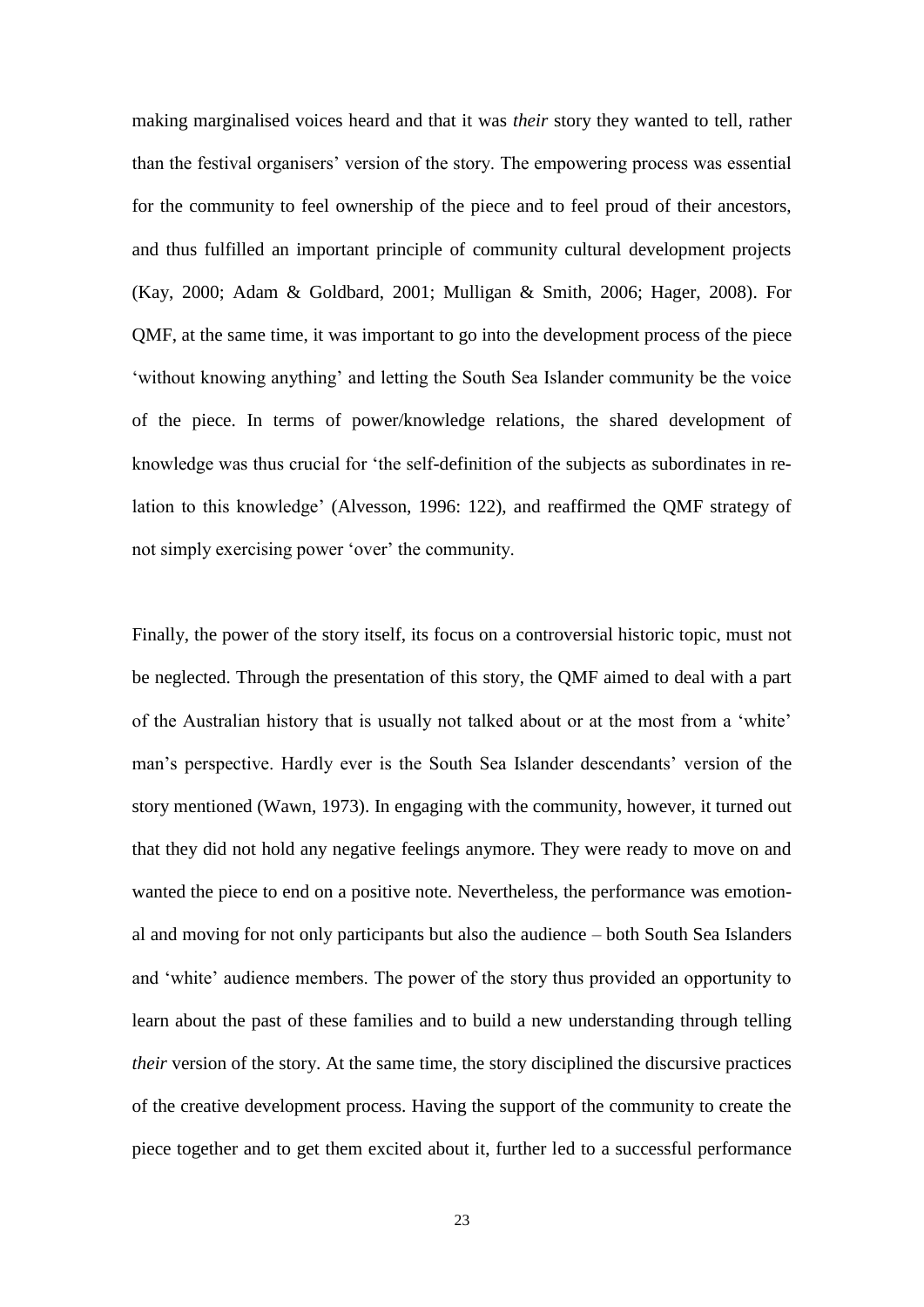for the QMF – with a much larger audience than originally anticipated – in what essentially was a rather risky undertaking.

## *Conclusion*

In the stories my participants told, power/knowledge relations in developing the *Behind the Cane* project were identified. I have shown that through several shifts in power balance and the constructive use of power as well as through the challenge of finding an appropriate title for the piece, new knowledge was created for both sides despite the occasional conflicts. The principle of partnering with the community during the development process (Kay, 2000; Martin, et al., 2000; Adam & Goldbard, 2001; Mulligan & Smith, 2006; Hager, 2008) was thus followed by the festival organisation and ensured the South Sea Islander community 'owned' the piece. Sharing the experience of working on the project over several months/years as well as the experience of the performance itself were vital aspects of engaging the local community. The process of making music together rather than merely the performance in the end can have a key function in terms of creating a sense of identity among the community (Bennett, 2005; Pitts, 2005). Especially during the *Behind the Cane* rehearsal period, friendships were formed, skills were developed and the social dimension of making music together and building the performance were experienced by participants and the team.

The power of the story itself was crucial in gaining the community's approval and building a shared discourse. Even though a controversial historic topic was chosen, the community supported the project as the festival organisation ensured an honest representation of *their* story. Participants were proud to be part of the show as well as of their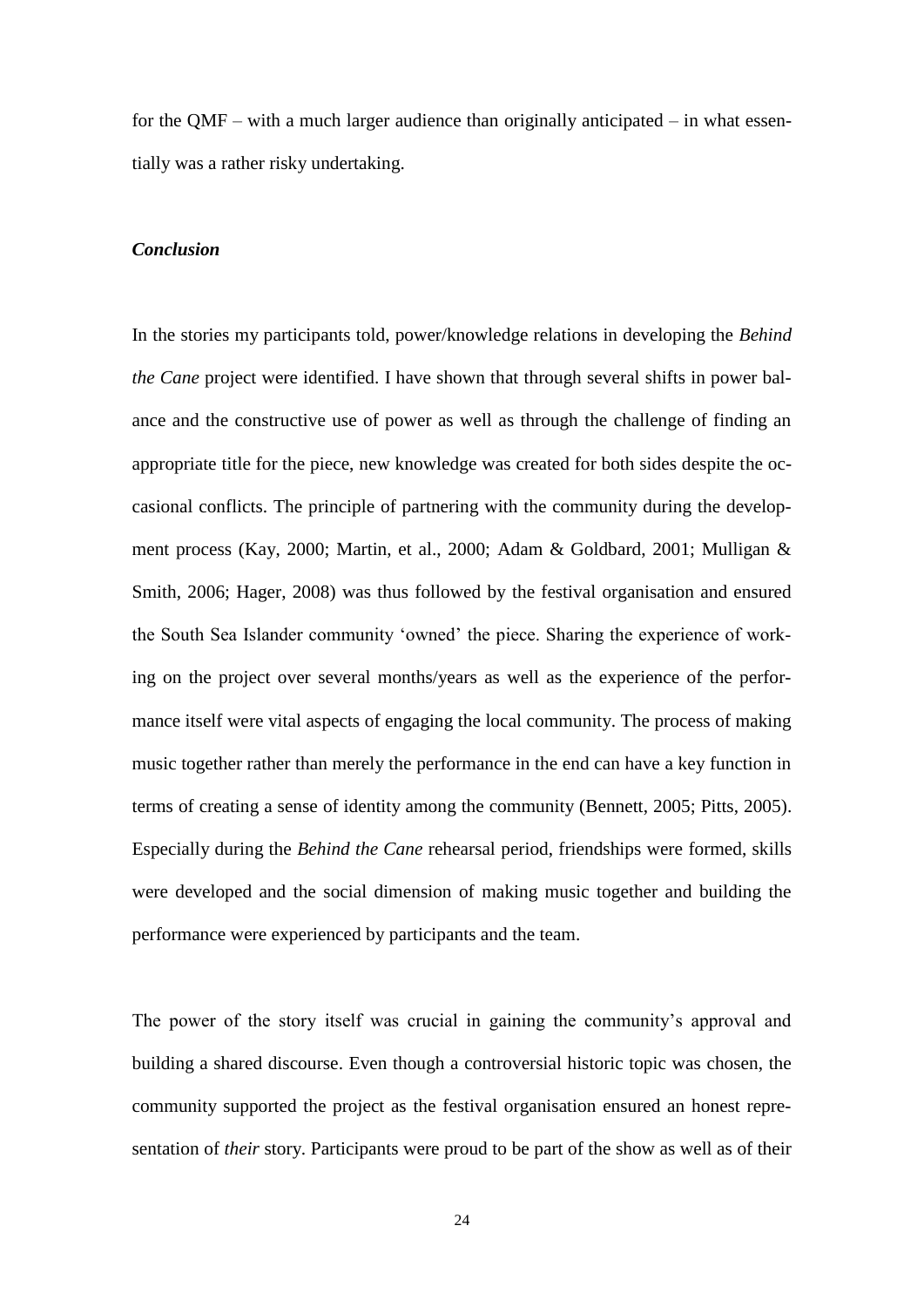ancestors and families. This was possible through a delicate dealing with the issue (e.g., double-checking the interviews with community members before using direct quotes in the script) and an awareness of the power of the story among the festival staff. Ultimately, extending Casbeard's (2010: 155) argument of 'inclusion' and 'denial', the project aimed for better 'inclusion' of the South Sea Islander community in Bowen and defeated the notion of 'denial' of the 'blackbirding' practice in Queensland. I have thus shown that through the constructive use of power, an honest representation of the community's story was achieved and experienced by community members, the festival staff and the audience. The QMF staff has with *Behind the Cane* gained new knowledge on what is possible and achievable through their projects. The newly created knowledge can be shared through telling and re-telling the stories to new staff members, a process through which it is possible for organisations to create an organisational memory system (Boje, 1991).

Festival organisers and practitioners involved with community cultural development projects need to understand the complexities of working with a community over an extended period of time. Clarke and Jepson (2011: 16) argued that 'the exercise of power needs to be carefully explored' in the management of festivals. Community cultural development principles in particular require the organisers at times to step back and let the community be the 'voice'. While the festival organisation therefore provides the framework for these pieces, the community needs to provide the 'story'. I have shown that working in partnership is more beneficial than exercising power 'over' the community and imposing ideas upon them. Staff members need to understand and embrace these processes and practices of working with the community, practices that need to be developed over a long period of time rather than merely during the stressful lead-up to the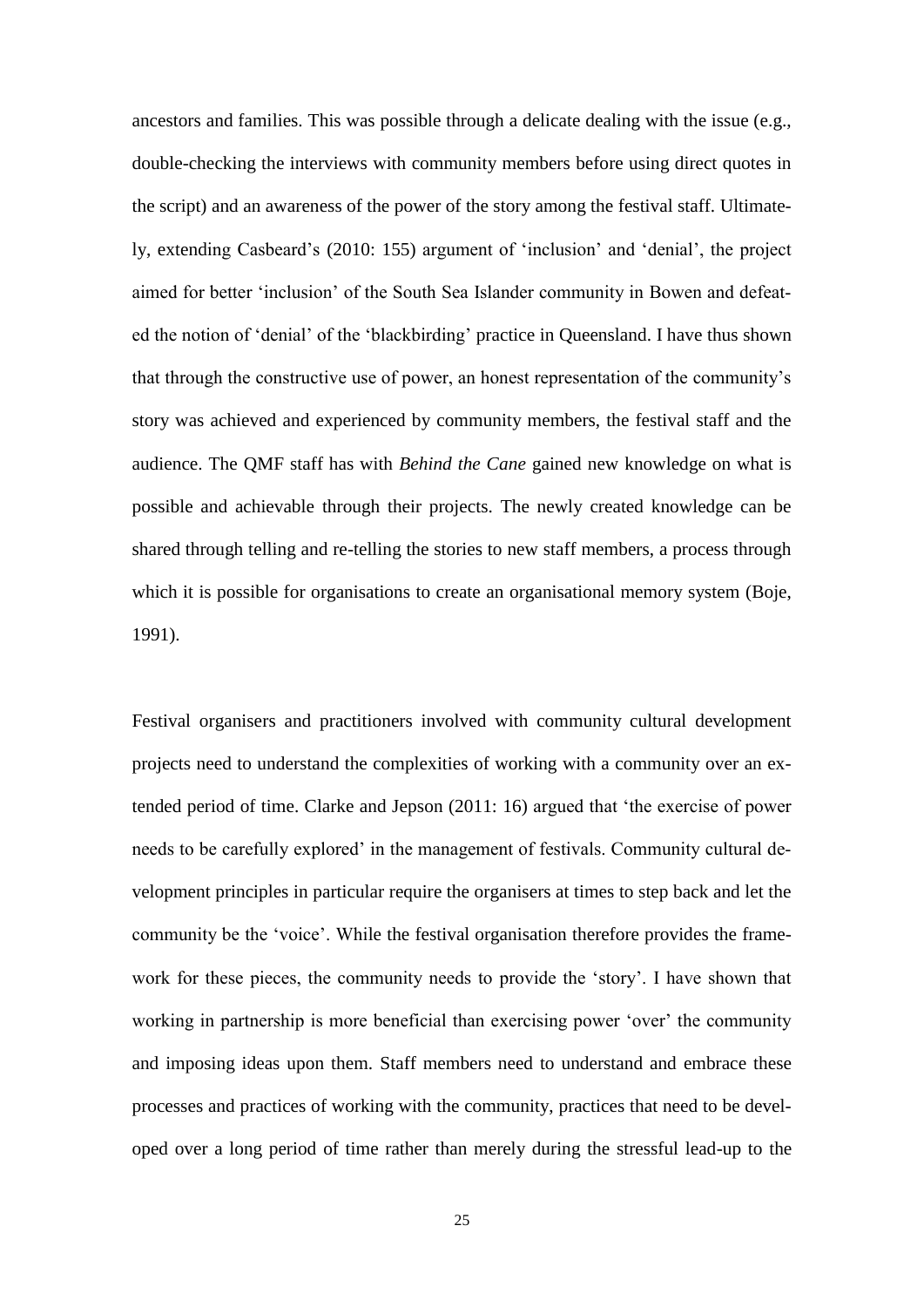festival season. Continuity within the festival organisation as well as consistency in communicating with community participants is therefore crucial for the long-term success of these projects (Phipps & Slater, 2010). The social outcomes of community cultural development projects in turn not only benefit the community, but also the festival organisation in terms of learning new ways of working together, collaboration among the staff as well as a deep connection with the culture and values of the festival organisation.

#### *Acknowledgements*

I would like to thank the Queensland Music Festival and *Behind the Cane* team for supporting my research project.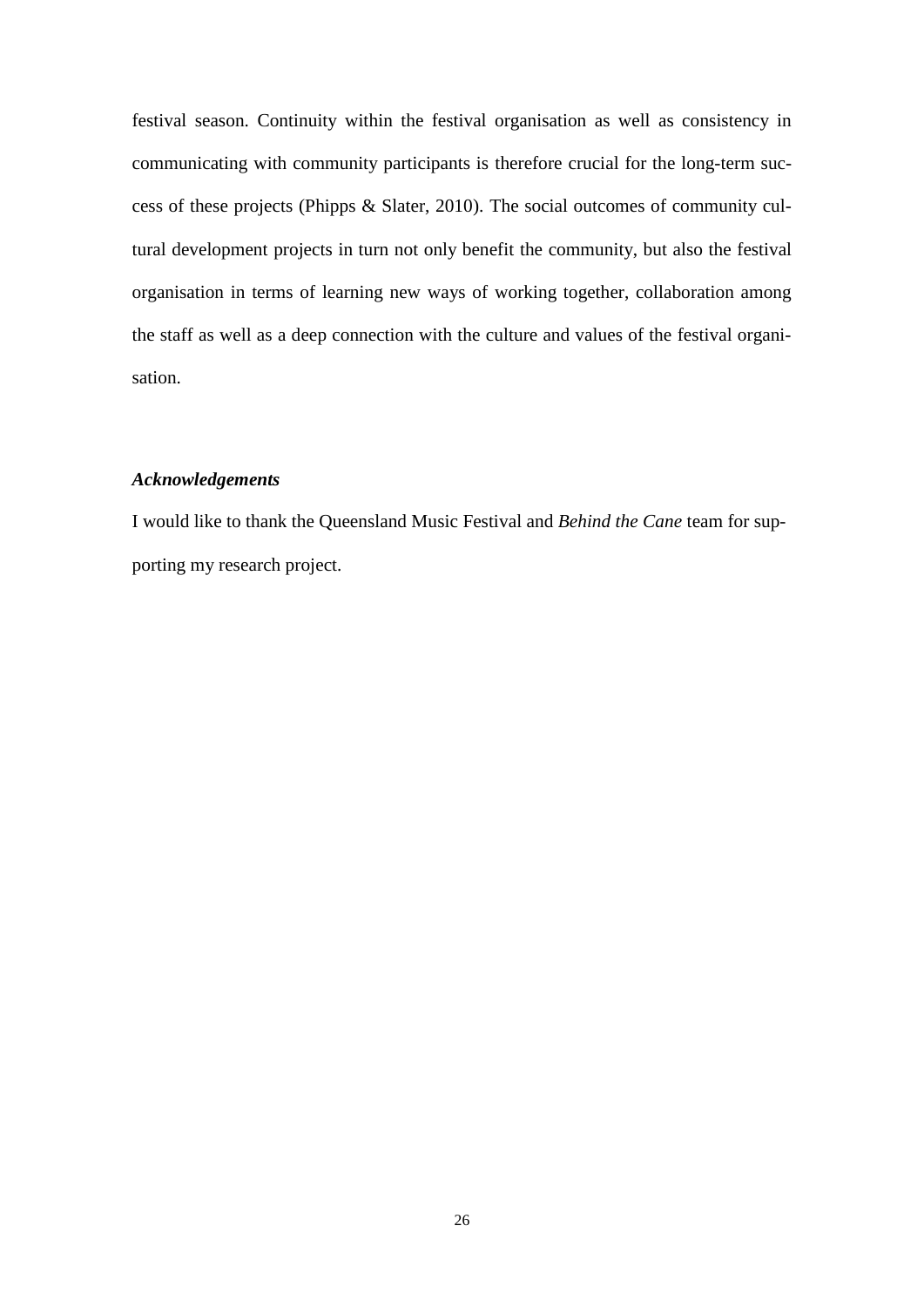### **References**

- Adam, D., & Goldbard, A. (2001). *Creative Community - The Art of Cultural Development*. New York: The Rockefeller Foundation.
- Alvesson, M. (1996). *Communication, Power and Organization*. Berlin and New York: Walter de Gruyter.
- Alvesson, M., & Skoeldberg, K. (2000). *Reflexive Methodology - New Vistas for Qualitative Research*. London/Thousand Oaks/New Delhi: SAGE Publications.
- Australia Council for the Arts (2010). *More than bums on seats: Australian participation in the arts*, Sydney, http://www.apo.org.au/sites/default/files/Full\_ report\_More\_than\_bums\_on\_seats\_Australian\_participation\_in\_the\_arts.pdf (accessed 10 June 2011).
- Bailey, P. H. (1996). Assuring Quality in Narrative Analysis. *Western Journal of Nursing Research, 18*(2), 186-194.
- Bartleet, B.-L., Dunbar-Hall, P., Letts, R., & Schippers, H. (2010). *Sound Links - Community Music in Australia*, Queensland Conservatorium, Griffith University, Brisbane, http://www.griffith.edu.au/music/queenslandconservatorium-research-centre/resources/sound-links-final-report (accessed 8 February 2011).
- Bennett, A. (2005). *Culture and Everyday Life*. London/Thousand Oaks/New Delhi: SAGE Publications.
- Bevir, M. (1999). Foucault, Power and Institutions. *Political Studies, XLVII*, 345-359.
- Boje, D. M. (1991). The Storytelling Organization:A Study of Story Performance in an Office-Supply Firm. *Administrative Science Quarterly, 36*(1), 106-126.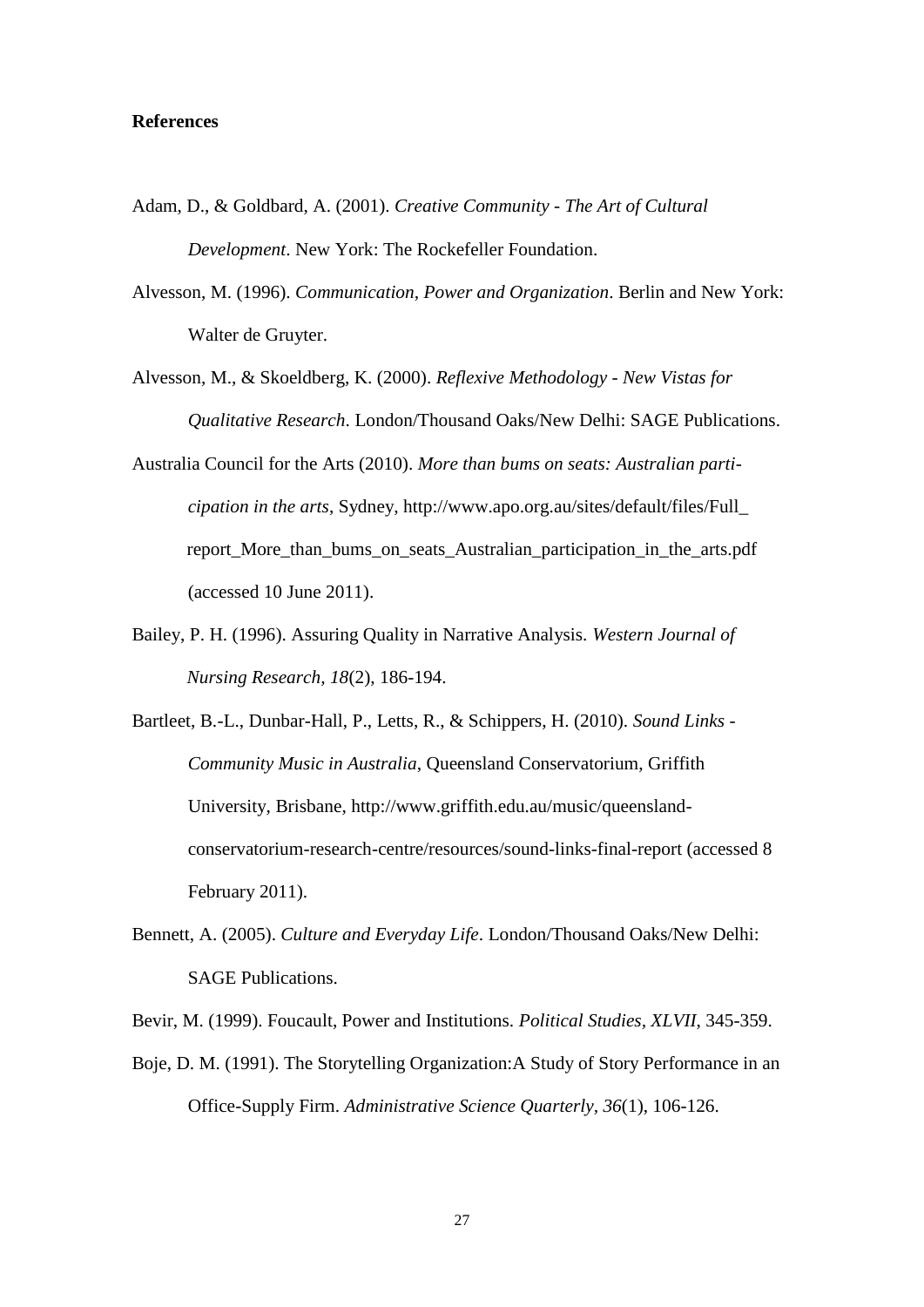Bramham, P. (1994). Community Arts. In L. Haywood (Ed.), *Community Leisure and Recreation - Theory and practice* (pp. 83-110). Oxford: Butterworth Heinemann.

- Brown, A. D., Kornberger, M., Clegg, S. R., & Carter, C. (2010). 'Invisible walls' and 'silent hierarchies': A case study of power relations in an architecture firm. *Human Relations, 63*(4), 525-549.
- Carey, P., & Sutton, S. (2004). Community development through participatory arts: Lessons learned from a community arts and regeneration project in South Liverpool. *Community Development Journal, 39*(2), 123-134.
- Casbeard, R. (2010). Slavery Heritage in Bristol: History, memory and forgetting. *Annals of Leisure Research, 13*(1-2), 143-166.
- Clarke, A., & Jepson, A. (2011). Power and hegemony within a community festival. *International Journal of Event and Festival Management, 2*(1), 7-19.
- Clegg, S. (1998). Foucault, Power and Organizations. In A. McKinlay & K. Starkey (Eds.), *Foucault, Management and Organization Theory - From Panopticon to Technologies of Self* (pp. 29-48). London/Thousand Oaks/New Delhi: SAGE Publications.
- Cohen, S. (1995). Sounding out the city: music and the sensuous production of place. *Transactions of the Institue of British Geographers, 20*(4), 434-446.
- Colbert, E. (1997). *The Pacific Islands - Paths to the Present*. Boulder and Oxford: Westview Press.
- Cole, S. (2006). Cultural Tourism, Community Participation and Empowerment. In M. Smith & M. Robinson (Eds.), *Cultural Tourism in a Changing World - Politics, Participation and (Re)presentation* (pp. 89-103). Clevedon, Buffalo, Toronto: Channel View Publications.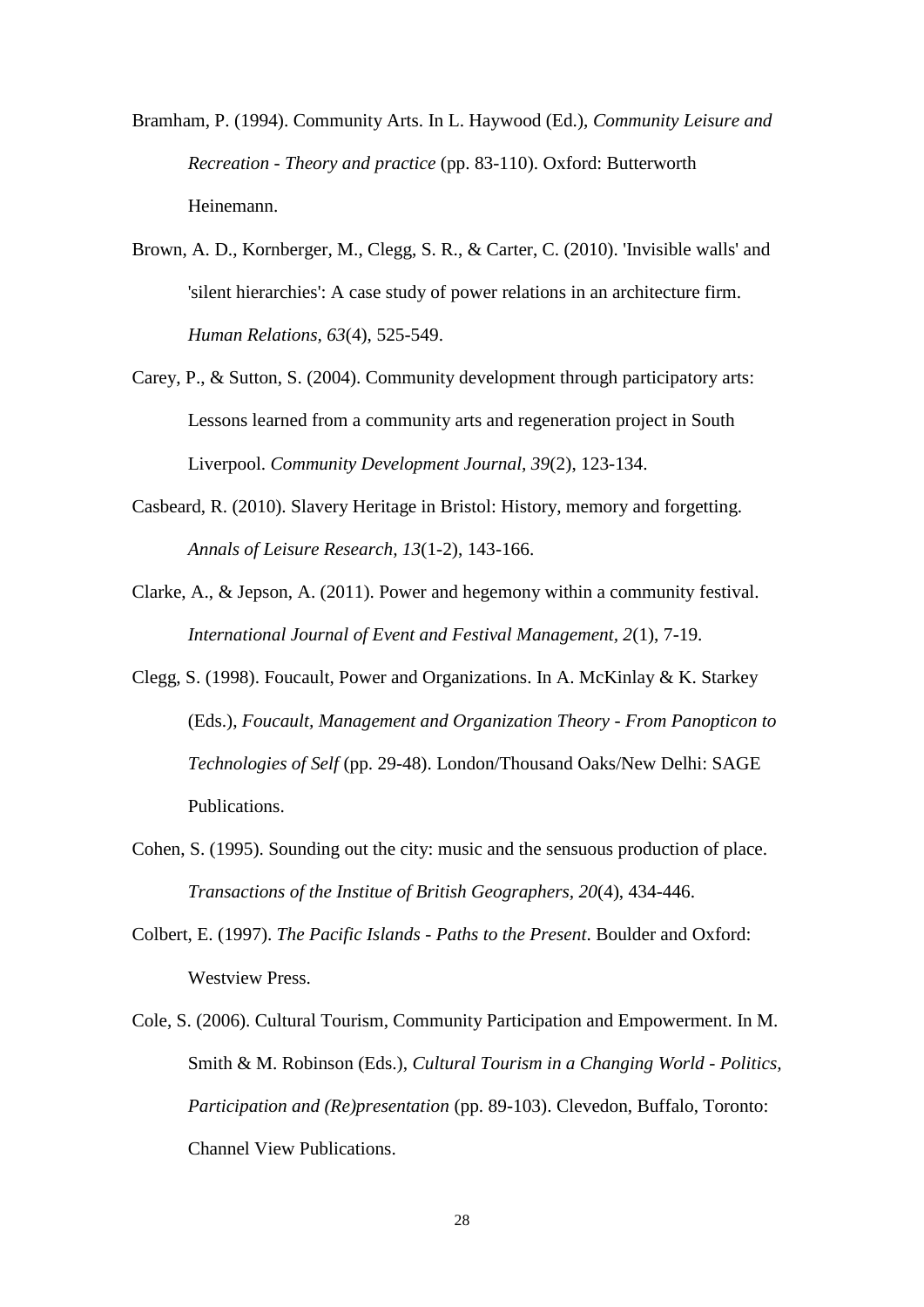- Cortazzi, M. (2001). Narrative Analysis in Ethnography. In P. Atkinson, A. Coffey, S. Delamont, J. Lofland & L. Lofland (Eds.), *Handbook of Ethnography* (pp. 384- 394). London/Thousand Oaks/New Delhi: SAGE Publications.
- Davies, C. A. (2008). *Reflexive Ethnography - A Guide To Researching Selves And Others* (2nd ed.). London and New York: Routledge.
- Derrett, R. (2003). Festivals & Regional Destinations: How Festivals Demonstrate a Sense of Community & Place. *Rural Society, 13*, 35-53.
- Docker, E. W. (1970). *The Blackbirders - The Recruiting of South Seas Labour for Queensland, 1863-1907*. Sydney et al.: Angus & Robertson.
- Duffy, M., & Waitt, G. (2011). Rural Festivals and Processes of Belonging. In C. Gibson & J. Connell (Eds.), *Festival Places - Revitalising Rural Australia* (pp. 44-57). Bristol, Buffalo, Toronto: Channel View Publications.
- Emerson, R. M., Fretz, R. I., & Shaw, L. L. (1995). *Writing Ethnographic Fieldnotes*. Chicago and London: The University of Chicago Press.
- Finlay, L. (2002). Negotiating the swamp: the opportunity and challenge of reflexivity in research practice. *Qualitative Research, 2*(2), 209-230.
- Fleming, C., & Fullagar, S. (2007). Reflexive Methodologies: An autoethnography of the gendered performance of sport/management. *Annals of Leisure Research, 10*(3-4), 238-256.
- Foucault, M. (1977). *Discipline and Punish - The Birth of the Prison* (A. Sheridan, Trans.). New York: Pantheon Books.
- Foucault, M. (1978). *The Will to Knowledge - The History of Sexuality, Volume 1* (R. Hurley, Trans.). London et al.: Penguin Books.
- Foucault, M. (1980). *Power/Knowledge - Selected Interviews & Other Writings 1972- 1977 (edited by Colin Gordon)*. New York: Pantheon Books.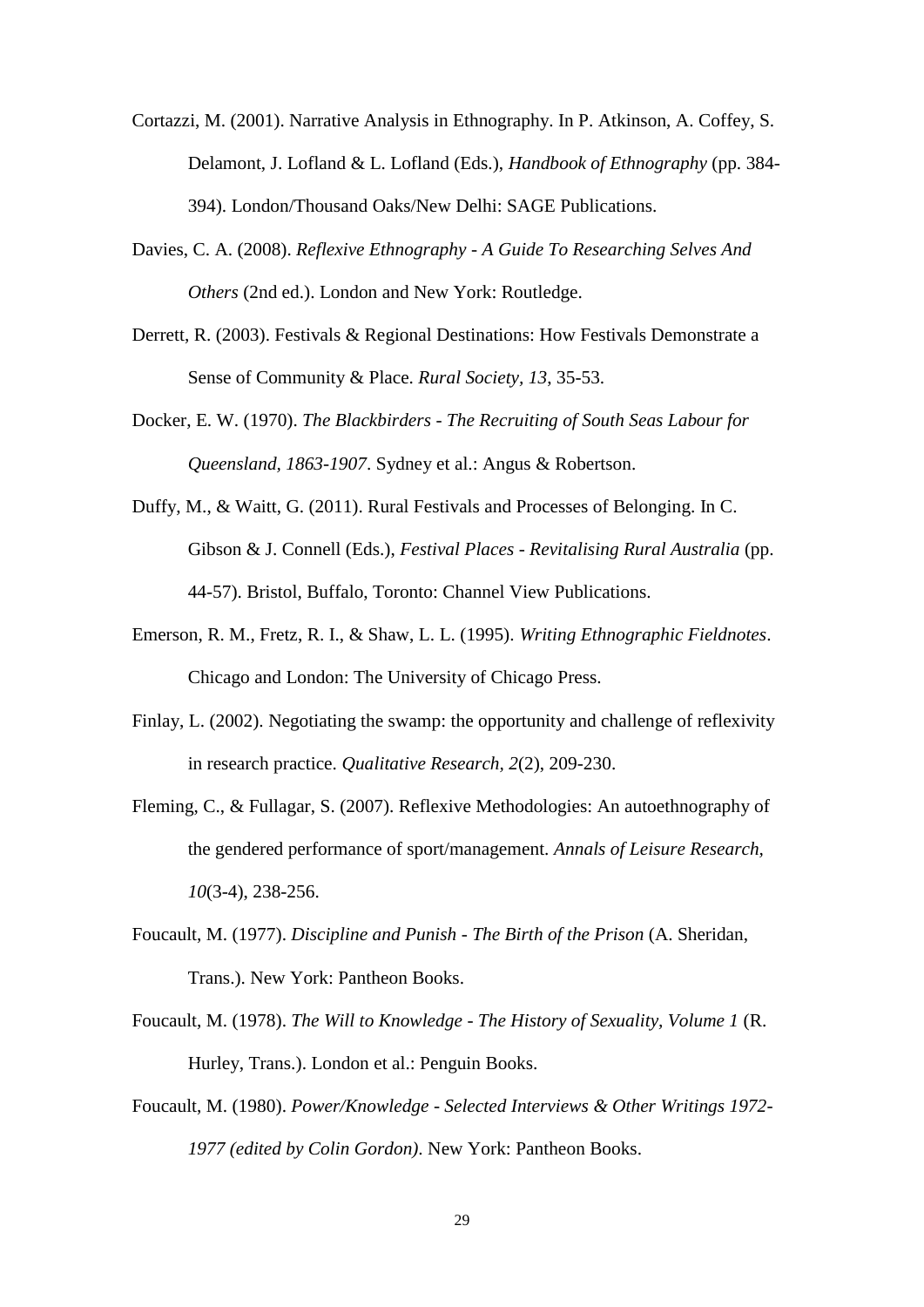Foucault, M. (1982). The Subject and Power. *Critical Inquiry, 8*(4), 777-795.

- Franzosi, R. (1998). Narrative Analysis-Or Why (And How) Sociologists Should be Interested in Narrative. *Annual Review of Sociology, 24*, 517-554.
- Getz, D. (2007). *Event Studies - Theory, research and policy for planned events*. Amsterdam et al.: Butterworth-Heinemann.
- Gibson, C., Connell, J., Waitt, G., & Walmsley, J. (2011). The Extent and Significance of Rural Festivals. In C. Gibson & J. Connell (Eds.), *Festival Places - Revitalising Rural Australia* (pp. 3-24). Bristol, Buffalo, Toronto: Channel View Publications.
- Gibson, C., & Connell, J. (2012). *Music Festivals and Regional Development in Australia*. Farnham and Burlington: Ashgate.
- Graves, A. (1993). *Cane and Labour - The Political Economy of the Queensland Sugar Industry, 1862-1906*. Edinburgh: Edinburgh University Press.
- Hager, L. L. (2008). Community Arts. In G. Carpenter & D. Blandy (Eds.), *Arts and Cultural Programming - A Leisure Perspective* (pp. 159-172). Champaign et al.: Human Kinetics.
- Hawkins, G. (1991). Reading Community Arts Policy: From Nimbin to the Gay Mardi Gras. In V. Binns (Ed.), *Community and the Arts - History, Theory, Practice* (pp. 45-54). Leichhardt: Pluto Press Australia Ltd.
- Hoffie, P. (1991). Centres and Peripheries. In V. Binns (Ed.), *Community and the Arts - History, Theory, Practice* (pp. 31-44). Leichhardt: Pluto Press Australia Ltd.

Holland, R. (1999). Reflexivity. *Human Relations, 52*(4), 463-484.

Hull, A. (1991). Patronage. In V. Binns (Ed.), *Community and the Arts - History, Theory, Practice* (pp. 135-146). Leichhardt: Pluto Press Australia Ltd.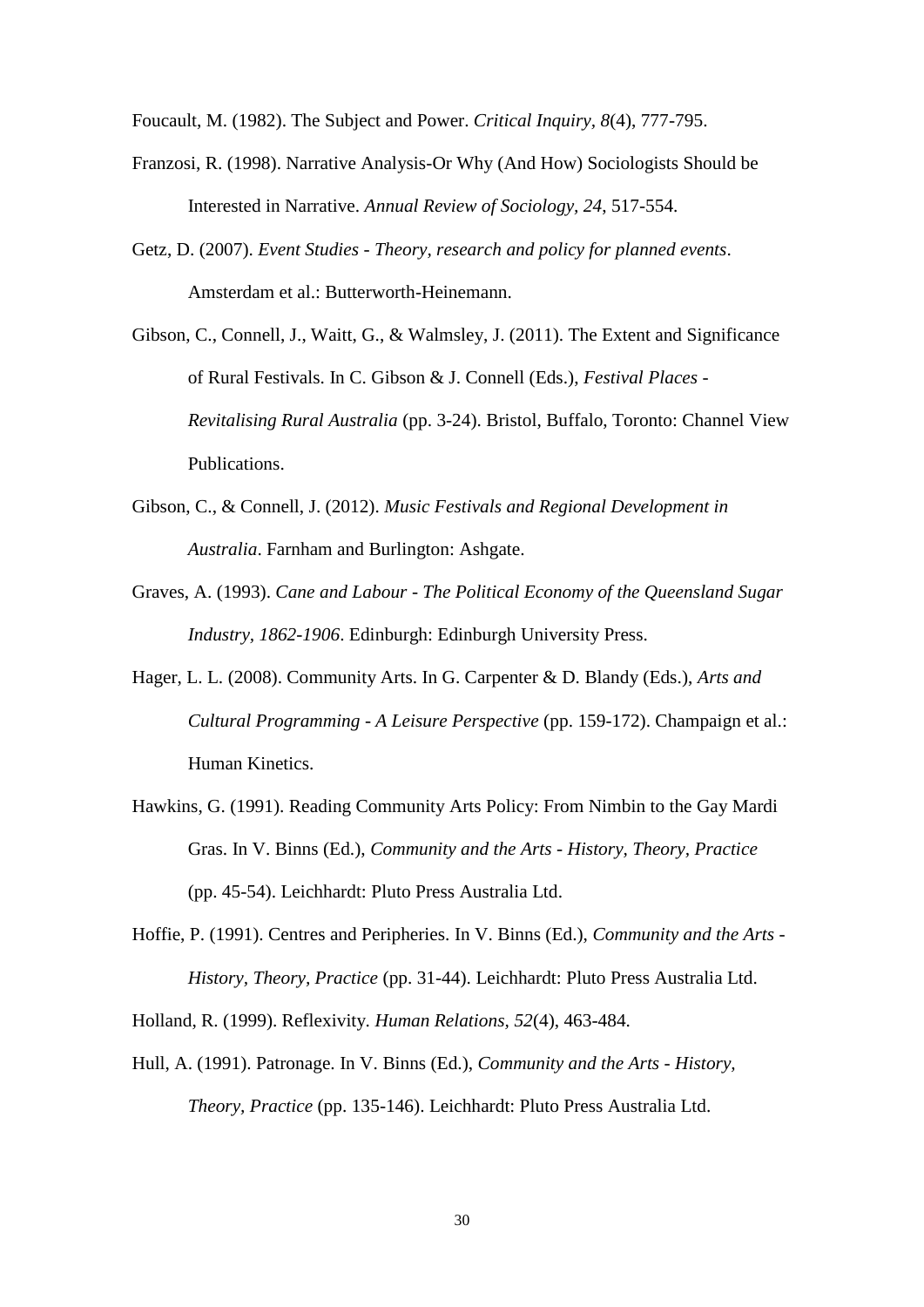- Johnson, A. J., Glover, T. D., & Yuen, F. C. (2009). Supporting effective community representation: Lessons from the *Festival of Neighbourhoods*. *Managing Leisure, 14*(1), 1-16.
- Kaufmann, J. (2011). Poststructural Analysis: Analyzing Empirical Matter for New Meanings. *Qualitative Inquiry, 17*(2), 148-154.
- Kay, A. (2000). Art and community development: the role the arts have in regenerating communities. *Community Development Journal, 35*(4), 414-424.
- Kirby, S. (1991). An Historical Perspective on the Community Arts Movement. In V. Binns (Ed.), *Community and the Arts - History, Theory, Practice* (pp. 19-30). Leichhardt: Pluto Press Australia Ltd.
- Lancaster, H., Kyte, S., Craik, J., & Schippers, H. (2010). *Redefining Places for Art - Exploring the dynamics of performance and location (report)*, Queensland Conservatorium, Griffith University, Brisbane, http://www.griffith.edu.au/ music/queensland-conservatorium-research-centre/resources/redefining-placesfor-art (accessed 8 February 2011).
- Lewis, P. J. (2011). Storytelling as Research/Research as Storytelling. *Qualitative Inquiry, 17*(6), 505-510.
- Lieblich, A., Tuval-Mashiach, R., & Zilber, T. (1998). *Narrative Reserach - Reading, Analysis, and Interpretation*. Thousand Oaks/London/New Delhi: SAGE Publications.
- Martin, D., Tunny, K., & Carroli, L. (2000). *Community Cultural Development - A Guide: A resource for artsworkers in Queensland*. New Farm: Queensland Community Arts Network.
- Molloy, J. (2002). Regional Festivals: A look at community support, the isolation factor and funding sources. *The Journal of Tourism Studies, 13*(2), 2-15.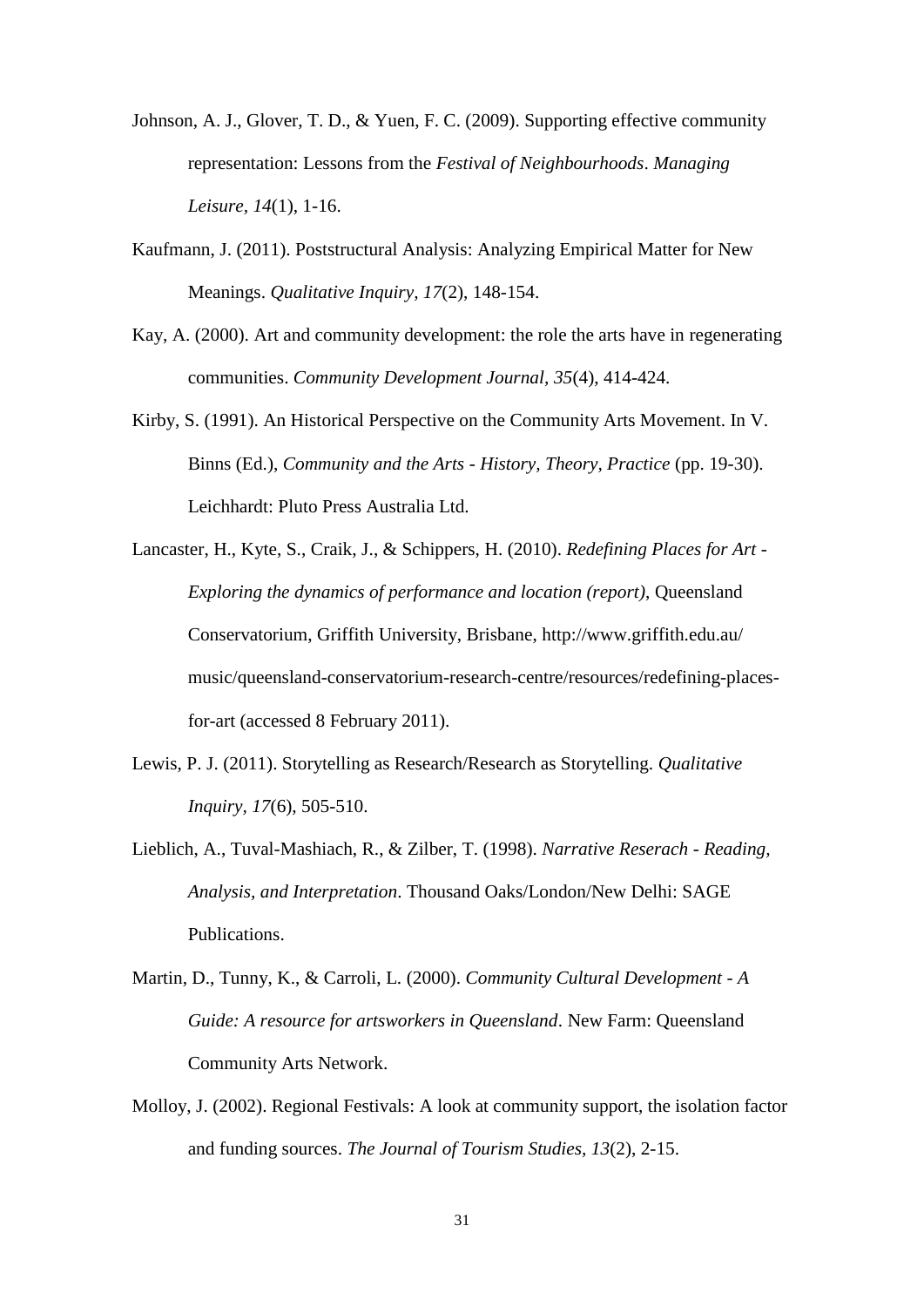- Mulligan, M., & Smith, P. (2006). Stepping Out of the Shadows of Neglect Towards an understanding of socially applied community art in Australia. *International Journal of the Arts in Society, 1*(4), 43-52.
- O'Rourke, S., Irwin, D., & Straker, J. (2011). Dancing to sustainable tunes: an exploration of music festivals and sustainable practices in Aotearoa. *Annals of Leisure Research, 14*(4), 341-354.
- Oborn, E., & Dawson, S. (2010). Knowledge and practice in multidisciplinary teams: Struggle, accommodation and priviledge. *Human Relations, 63*(12), 1835-1857.
- Phipps, P. (2011). Performing Culture as Political Strategy: The Garma Festival, Northeast Arnhem Land. In C. Gibson & J. Connell (Eds.), *Festival Places - Revitalising Rural Australia* (pp. 109-122). Bristol, Buffalo, Toronto: Channel View Publications.
- Phipps, P., & Slater, L. (2010). *Indigenous Cultural Festivals - Evaluating Impact on Community Health and Wellbeing*, Globalism Research Centre, RMIT University, Melbourne, http://mams.rmit.edu.au/ufwg124fk6adz.pdf (accessed 12 September 2012).
- Pitts, S. E. (2005). *Valuing Musical Participation*. Aldershot: Ashgate.
- QMF. (2011) Queensland Music Festival, http://qmf.org.au/ (accessed 20 September 2011).
- Reid, S. (2008). Identifying Social Consequences or Rural Events. *Event Management, 11*, 89-98.
- Riessman, C. K. (1993). *Narrative Analysis*. Newbury Park, London, New Delhi: SAGE Publications.
- Rogers, P., & Anastasiadou, C. (2011). Community Involvement in Festivals: Exploring Ways of Increasing Local Participation. *Event Management, 15*(387-399).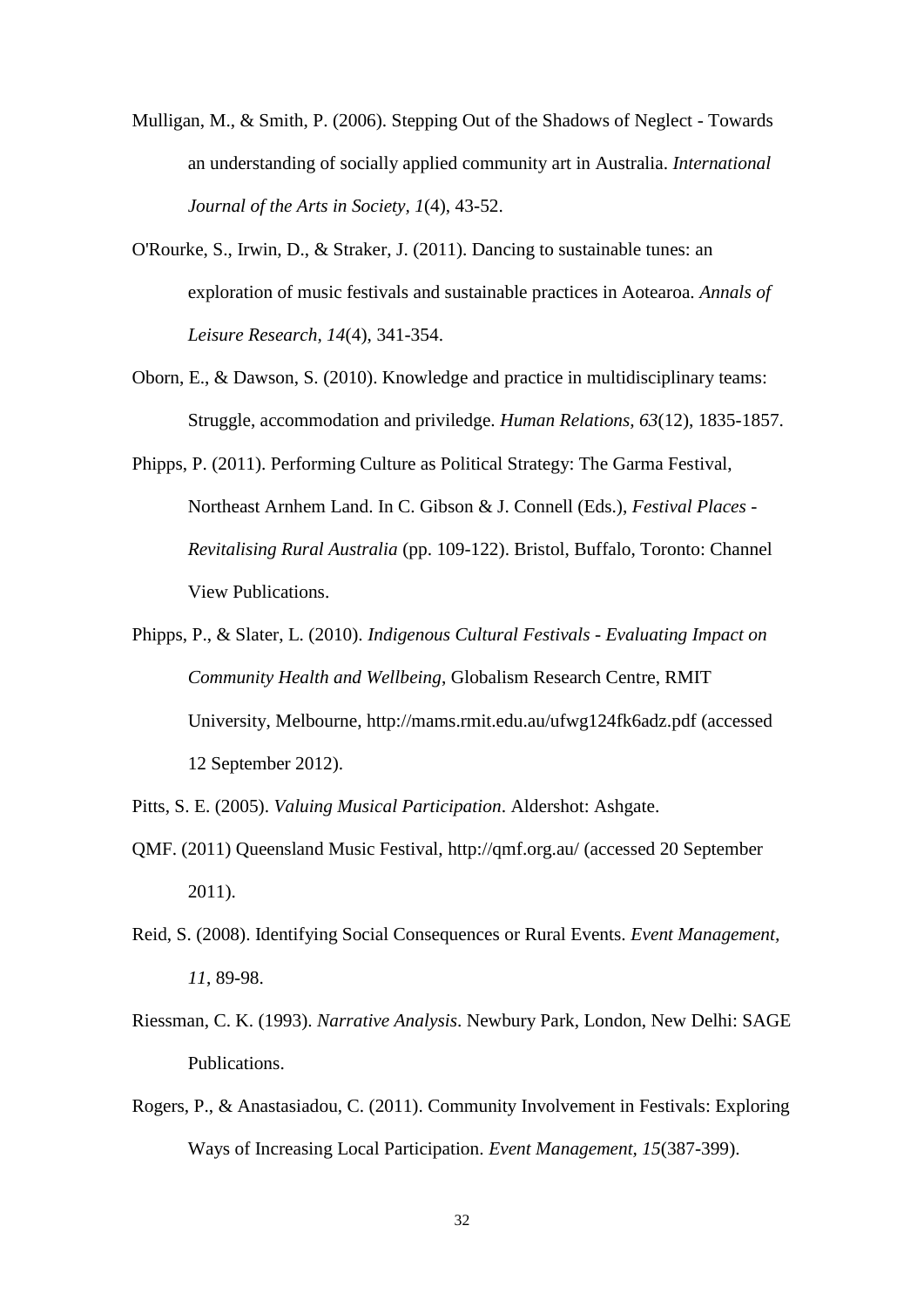- Rouse, J. (2006). Power/Knowledge. In G. Gutting (Ed.), *The Cambridge Companion to Foucault* (2nd ed., pp. 95-122). Cambridge et al.: Cambridge University Press.
- Rubin, H. J., & Rubin, I. S. (2005). *Qualitative Interviewing - The Art of Hearing Data* (2nd ed.). Thousand Oaks/London/New Delhi: SAGE Publications.
- Saukko, P. (2003). *Doing Research in Cultural Studies - An introduction to classical and new methodological approaches*. London/Thousand Oaks/New Delhi: SAGE Publications.
- Sinclair, J. (2005). The Impact of Stories. *The Electronic Journal of Knowledge Management, 3*(1), 53-64.
- Slater, L. (2011). 'Our Spirits Arise from the Ashes': Mapoon Festival and History's Shadow. In C. Gibson & J. Connell (Eds.), *Festival Places - Revitalising Rural Australia* (pp. 123-135). Bristol, Buffalo, Toronto: Channel View Publications.
- Snape, D., & Spencer, L. (2003). The Foundations of Qualitative Research. In J. Ritchie & J. Lewis (Eds.), *Qualitative Research Practice: A Guide for Social Science Students and Researchers* (pp. 1-23). London/Thousand Oaks/New Delhi: SAGE Publications.
- Sonn, C. C., Drew, N. M., & Kasat, P. (2002). *Conceptualising Community Cultural Development: The Role of Cultural Planning in Community Change* Perth: Community Arts Network WA Inc.
- Thomas, J. C., Kellog, W. A., & Erickson, T. (2001). The knowledge management puzzle: Human and social factors in knowledge management. *IBM Systems Journal, 40*(4), 863-884.
- Townley, B. (1993). Foucault, Power/Knowledge and Its Relevance for Human Resource Management. *Academy of Management, 18*(3), 518-545.